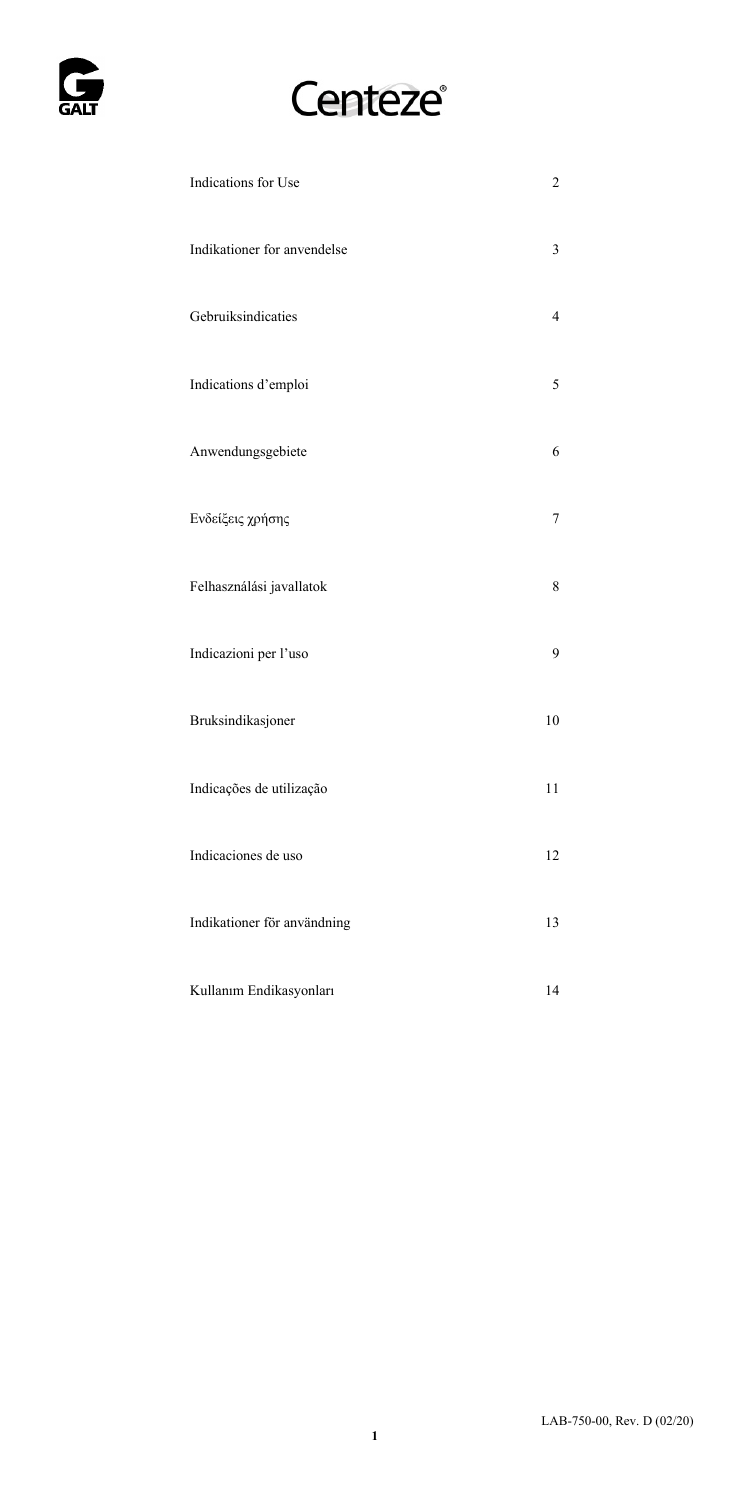

## **USA CAUTION**

Federal (USA) law restricts this device to sale by or on the order of a physician.

**DEVICE DESCRIPTION:** The Centeze® centesis catheter (Centeze®) is an over-the needle catheter for percutaneous aspiration and small volume drainages for durations not to exceed 24 hours. Each Centeze® includes the following components: Catheter with three distal sideholes, percutaneous entry needle and porous plug.

## **INTENDED USE AND PATIENT POPULATION**

The Centeze® is intended for use in percutaneous fluid aspirations and small volume drainage procedures. For use on both adult and adolescent groups.

### **CONTRAINDICATIONS**

- Where percutaneous drainage catheterization is unacceptable
- Bleeding diathesis and uncontrolled hypertension
- Anticoagulant use
- Chemical ablation of tissue

#### **WARNINGS**

- The Centeze® is supplied sterile for single use only.
- Do not exceed insertion dwell time of 24 hours.
- Do not alter this device in any way.
- Do not resterilize the device. Re-sterilization could change the physical characteristics of the materials and should not be attempted.
- Do not reuse the device. Reuse will result in increased biocontamination risk for the patient resulting in infection or pyrogenic response.
- During insertion avoid contact with bone, cartilage and scar tissue, which can damage the needle and catheter tip.

#### **PRECAUTIONS**

The Centeze® deployment procedure should be performed by physicians thoroughly trained in drainage techniques and procedures

Do not use the Centeze® if the packaging is damaged.

Inspect the Centeze® prior to use for any bends or kinks. Do not use a damaged needle because trauma to the patient and/or inability to place the drainage catheter may occur.

Any serious incident in relation to this device should be reported to the manufacturer and the competent authority established in the user and/or patient's Member State.

#### **COMPLICATIONS: These are generally associated with drainage procedures and may occur when using the Centeze®:**

- Local or systemic infection
- Pneumothorax
- Inadvertent arterial or venous puncture resulting in bleeding complications
- Catheter or needle fracture and embolization

#### **CLINICAL PROCEDURE**

The Centeze® should be used by physicians trained on the procedures for which the device is intended. The techniques and procedures described do not represent ALL medically acceptable protocols, nor are they intended as a substitute for the physician's experience and judgment in treating any specific patient. All available data, including the patient's signs and symptoms and other diagnostic test results, should be considered before determining a specific treatment plan.

## **PREPARATIONS FOR USE**

- 1. Carefully inspect the Centeze® packaging and components for damage prior to use.
- 
- 2. Using sterile technique, open the pouch and transfer the Centeze® into the sterile field. 3. Remove the needle from the catheter. Thoroughly flush both the needle and the catheter with saline, then reassemble them.
- 4. Prep skin and drape area of anticipated puncture as required.

#### **DEPLOYMENT PROCEDURE**

Deploy the Centeze® according to the following steps:

- 1. Prepare the skin incision site using local anesthetic.
- 2. Introduce the Centeze® into the cavity using ultrasound guidance, CT or fluoroscopy.
- 3. Remove the needle while leaving the catheter in position.
- 4. Connect a syringe or suction tube to the hub of the catheter to collect the drainage.
- 5. Upon completion of the drainage, remove the catheter and discard according to institutional practice.

**WARNING:** During insertion avoid contact with bone, cartilage and scar tissue, which can damage the needle and catheter tip.

#### **PACKAGING & STORAGE**

The Centeze® has been sterilized with ethylene oxide. Handle with care.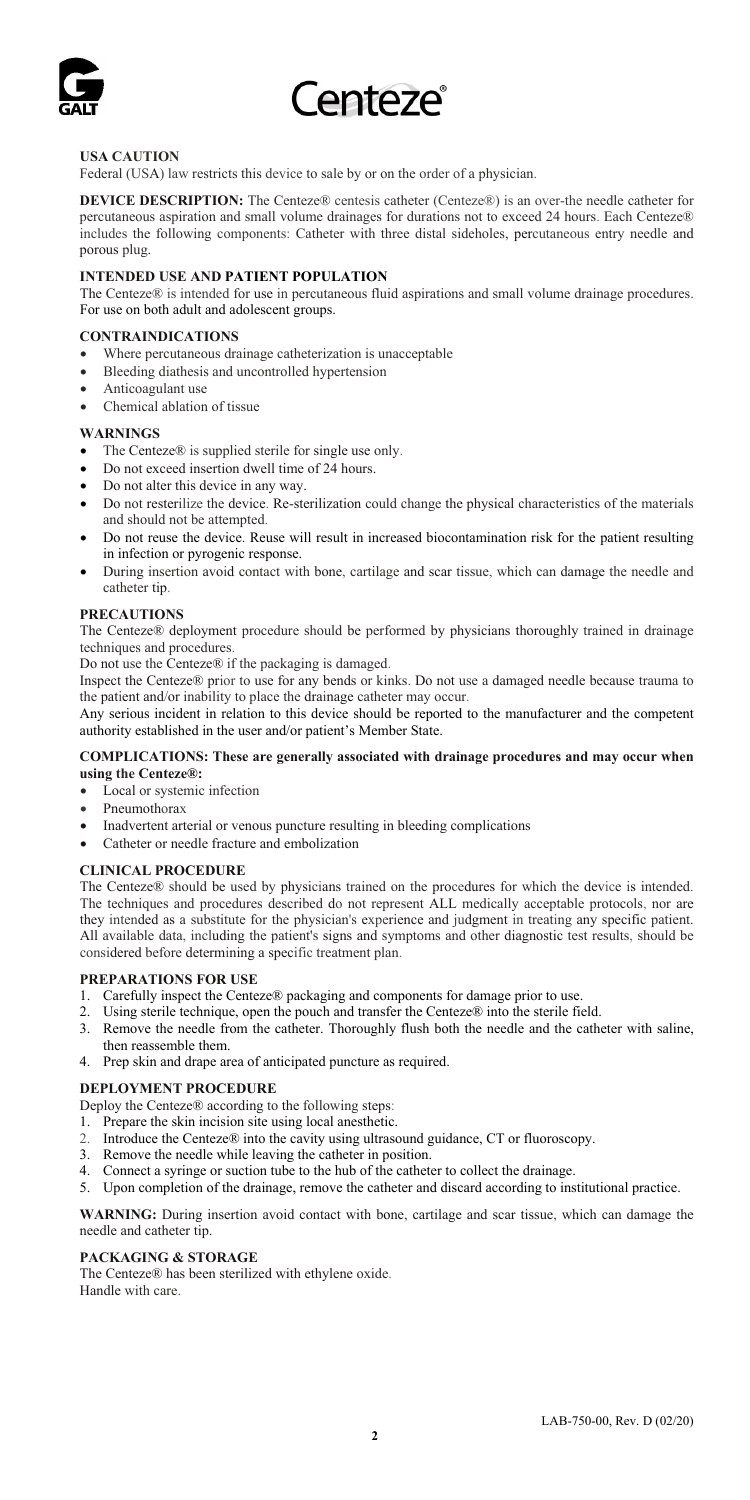

## **BEMÆRKNING VEDR. USA**

Ifølge amerikansk lovgivning (USA) må denne anordning kun sælges af eller på ordination af en læge.

**BESKRIVELSE AF ANORDNINGEN:** Centeze® centesekateteret (Centeze®) er et kateter over nål til perkutan aspiration og drænage af små volumener i perioder af maksimalt 24 timers varighed. Hvert Centeze® består af følgende komponenter: Kateter med tre distale sidehuller, nål til perkutan adgang og porøs prop.

## **TILSIGTET BRUG OG PATIENTPOPULATION**

Centeze® er beregnet til perkutan væskeaspiration og drænageprocedurer for små volumener. Til anvendelse på både voksen- og teenagegrupper.

### **KONTRAINDIKATIONER**

- Hvor perkutan drænagekateterisation ikke er acceptabel
- Blødningsdiatese og ukontrolleret hypertension
- Brug af antikoagulanter
- Kemisk ablation af væv

#### **ADVARSLER**

- Centeze® leveres sterilt og er kun til engangsbrug.
- Kateteret må ikke være anlagt i længere tid end de 24 timer.
- Denne anordning må ikke ændres på nogen måde.
- Denne anordning må ikke resteriliseres. Resterilisering kan ændre materialernes fysiske egenskaber og må ikke forsøges.
- Anordningen må ikke genanvendes. Genanvendelse medfører øget risiko for biologisk kontaminering af patienten med infektion eller pyrogen reaktion til følge.
- Undgå kontakt med knogler, brusk og arvæv ved indføringen, da det kan beskadige nålen og kateterspidsen.

#### **SIKKERHEDSFORANSTALTNINGER**

Anlæggelsesproceduren for Centeze® skal udføres af en læge med grundig øvelse i drænageteknikker og procedurer.

Centeze® må ikke anvendes, hvis emballagen er beskadiget.

Kontrollér Centeze® for bøjninger eller knæk, inden det tages i brug. Undlad at anvende en beskadiget nål, da det kan medføre, at patienten udsættes for traume, og/eller at drænagekatetret ikke kan anlægges. Enhver alvorlig hændelse i relation til denne anordning skal rapporteres til producenten og den kompetente

myndighed i brugerens og/eller patientens geografiske område.

#### **KOMPLIKATIONER: Disse komplikationer er generelt forbundet med drænageprocedurer og kan også opstå ved anvendelse af Centeze®:**

- Lokal eller systemisk infektion
- Pneumothorax
- Utilsigtet punktur af en arterie eller vene med blødningskomplikationer til følge
- Kateter- eller nålfraktur og embolisering

#### **KLINISK PROCEDURE**

Centeze® skal anvendes af en læge med øvelse i de procedurer, anordningen er beregnet til. De beskrevne teknikker og procedurer dækker ikke ALLE medicinsk anvendelige protokoller, og skal heller ikke træde i stedet for lægens erfaring og vurdering med hensyn til behandling af en given patient. Alle tilgængelige data, herunder patientens tegn og symptomer og andre diagnosetestresultater, skal tages i betragtning, før en bestemt behandlingsplan fastlægges.

#### **FORBEREDELSE TIL ANVENDELSE**

- 1. Kontrollér omhyggeligt emballagen og komponenterne til Centeze® for skader inden brug.
- 
- 2. Åbn posen ved hjælp af steril teknik, og før Centeze® ind i det sterile område. 3. Tag nålen ud af katetret. Skyl både nål og kateter grundigt med saltvand, og saml derefter delene.
- 4. Klargør huden, og afdæk området for den tilsigtede punktur, som krævet.

### **ANLÆGGELSESPROCEDURE**

Anlæg Centeze® i henhold til følgende trin:

- 1. Klargør incisionsstedet på huden under anvendelse af lokalbedøvelse.
- 2. Indfør Centeze® i kaviteten under vejledning af ultralyd, CT eller fluoroskopi. 3. Fjern nålen, mens katetret forbliver på plads.
- 
- 4. Slut en sprøjte eller en sugeslange til katetrets muffe for at opsamle drænagen.
- 5. Fjern katetret, når drænagen er udført, og bortskaf det i henhold til institutionens praksis.

**ADVARSEL:** Undgå kontakt med knogler, brusk og arvæv ved indføringen, da det kan beskadige nålen og kateterspidsen.

## **EMBALLERING OG OPBEVARING**

Centeze® er steriliseret med ethylenoxid. Skal håndteres forsigtigt.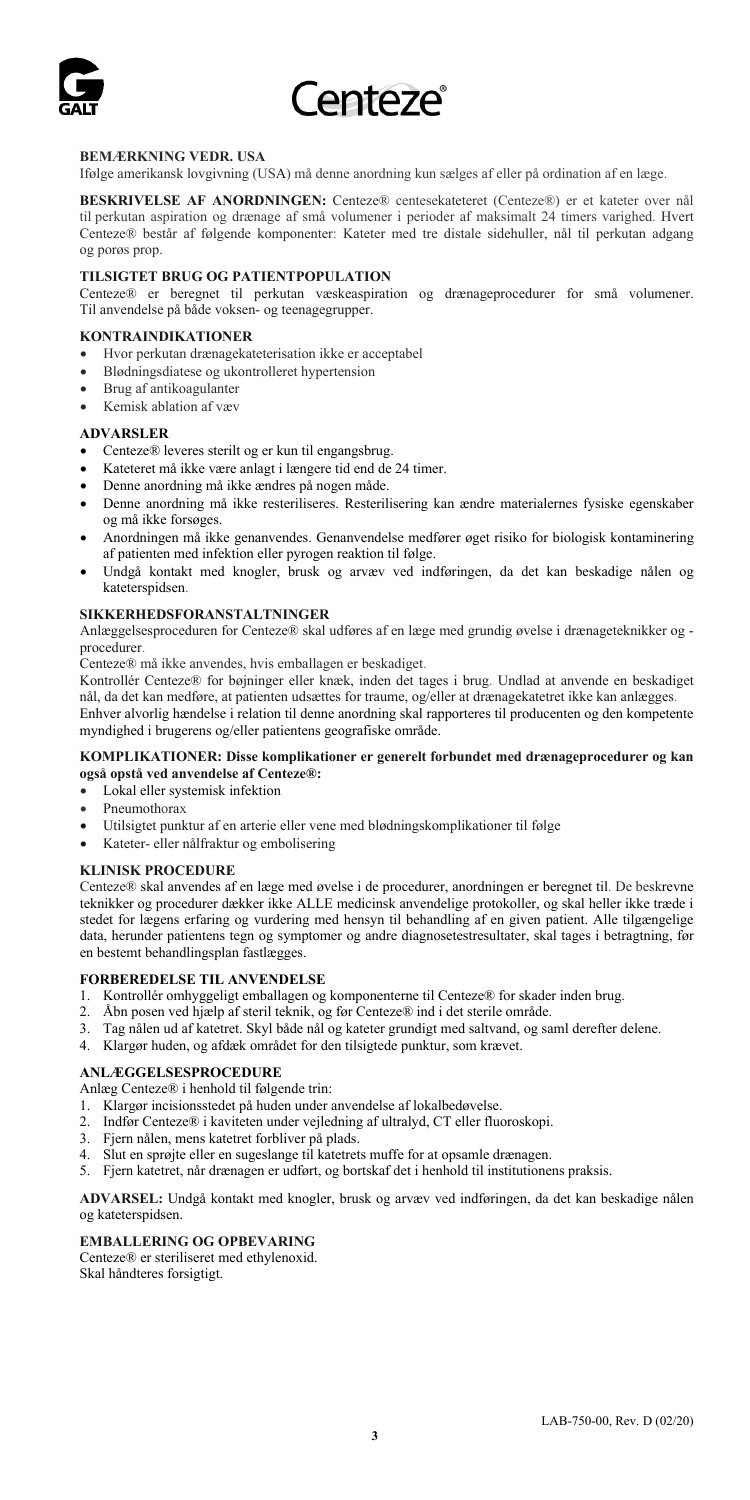

#### **WAARSCHUWING VS**

De federale wetgeving van de Verenigde Staten staat de verkoop van dit product alleen toe door of op voorschrift van een arts.

**BESCHRIJVING VAN HULPMIDDEL:** De Centeze®-centesekatheter (Centeze®) is een katheter van het type over-de-naald voor percutane aspiratie en drainage van kleine volumes voor een periode van maximaal 24 uur. Elke Centeze® bevat de volgende onderdelen: katheter met drie distale zijopeningen, percutane toegangsnaald en poreuze plug.

#### **BEOOGD GEBRUIK EN PATIËNTENPOPULATIE**

De Centeze® is bestemd voor gebruik bij procedures voor de percutane aspiratie van vocht en de drainage van kleine volumes. Voor gebruik op volwassen en adolescente groepen.

#### **CONTRA-INDICATIES**

- Wanneer percutane drainagekatheterisatie onaanvaardbaar is
- Hemorragische diathese en ongecontroleerde hypertensie
- Gebruik van anticoagulantia
- Chemische weefselablatie

#### **WAARSCHUWINGEN**

- De Centeze® wordt steriel geleverd en is uitsluitend bedoeld voor eenmalig gebruik.
- U mag dit hulpmiddel niet langer dan 24 uur laten zitten.
- U mag dit hulpmiddel op geen enkele wijze veranderen.
- U mag dit hulpmiddel niet hersteriliseren. Door hersterilisatie kunnen de fysieke kenmerken van de materialen veranderen. Daarom mag u geen hersterilisatie uitvoeren.
- U mag dit hulpmiddel niet hergebruiken. Hergebruik leidt tot een verhoogd risico op biologische verontreiniging bij de patiënt, wat mogelijk een infectie of pyrogene reactie tot gevolg heeft.
- Tijdens de inbrenging moet u aanraking met bot, kraakbeen en littekenweefsel vermijden, omdat de naald en kathetertip hierdoor kunnen beschadigen.

#### **VOORZORGSMAATREGELEN**

Alleen artsen die een adequate training hebben gehad in drainagetechnieken en -procedures, mogen de Centeze® inbrengen.

Gebruik de Centeze® niet als de verpakking beschadigd is.

Inspecteer de Centeze® vóór gebruik op buigingen of knikken. U mag een beschadigde naald niet gebruiken, omdat de patiënt letsel kan oplopen en/of de drainagekatheter niet kan worden geplaatst. Elk ernstig incident dat zich voordoet in verband met dit hulpmiddel moet gemeld worden aan de fabrikant

en de bevoegde autoriteit in de lidstaat van de gebruiker en/of patiënt.

#### **COMPLICATIES: deze complicaties gaan over het algemeen gepaard met drainageprocedures en kunnen optreden bij het gebruik van de Centeze®:**

- Lokale of systemische infectie
- Pneumothorax
- Onbedoelde arterie- of venapunctie met bloedingscomplicaties tot gevolg
- Katheter- of naaldbreuk en embolisatie

#### **KLINISCHE PROCEDURE**

De Centeze® dient te worden gebruikt door artsen die zijn getraind in de procedures waarvoor het hulpmiddel bedoeld is. Naast de beschreven technieken en procedures bestaan er nog ANDERE medisch aanvaardbare protocollen. Ook zijn deze vermeldingen niet bedoeld als vervanging van de ervaring en debeoordeling vaneen arts bij de behandeling van een specifieke patiënt. U moet alle, beschikbare gegevens, waaronder de signalen en symptomen van de patiënt en resultaten van andere diagnostische onderzoeken, in overweging nemen voordat u een specifiek behandelplan opstelt.

#### **VOORBEREIDINGEN VOOR GEBRUIK**

- 1. Inspecteer de verpakking en onderdelen van de Centeze® vóór gebruik zorgvuldig op schade.
- 2. Gebruik een steriele techniek om het zakje te openen en de Centeze® naar het steriele veld over te brengen.
- 3. Verwijder de naald van de katheter. Spoel zowel de naald als de katheter door met een zoutoplossing en zet ze daarna weer in elkaar.
- 4. Bereid de huid voor en dek het gebied van de voorgenomen venapunctie volgens de voorschriften af.

#### **PLAATSINGSPROCEDURE**

Plaats de Centeze® volgens de volgende stappen:

- 1. Bereid de incisieplaats in de huid voor door middel van lokale anesthesie.
- 2. Breng de Centeze® met behulp van echografie, CT of fluoroscopie in de holte in.
- 
- 3. Verwijder de naald en laat de katheter op zijn plaats. 4. Sluit een injectiespuit of suctieslang aan op de katheterhub, om drainagevocht op te vangen.
- 5. Nadat u de drainage hebt uitgevoerd, verwijdert u de katheter en gooit u deze weg volgens de regels van de instelling.

**WAARSCHUWING:** Tijdens het inbrengen moet u aanraking met bot, kraakbeen en littekenweefsel vermijden, omdat de naald en kathetertip hierdoor kunnen beschadigen.

## **VERPAKKING EN OPSLAG**

De Centeze® is gesteriliseerd met ethyleenoxide. Voorzichtig hanteren.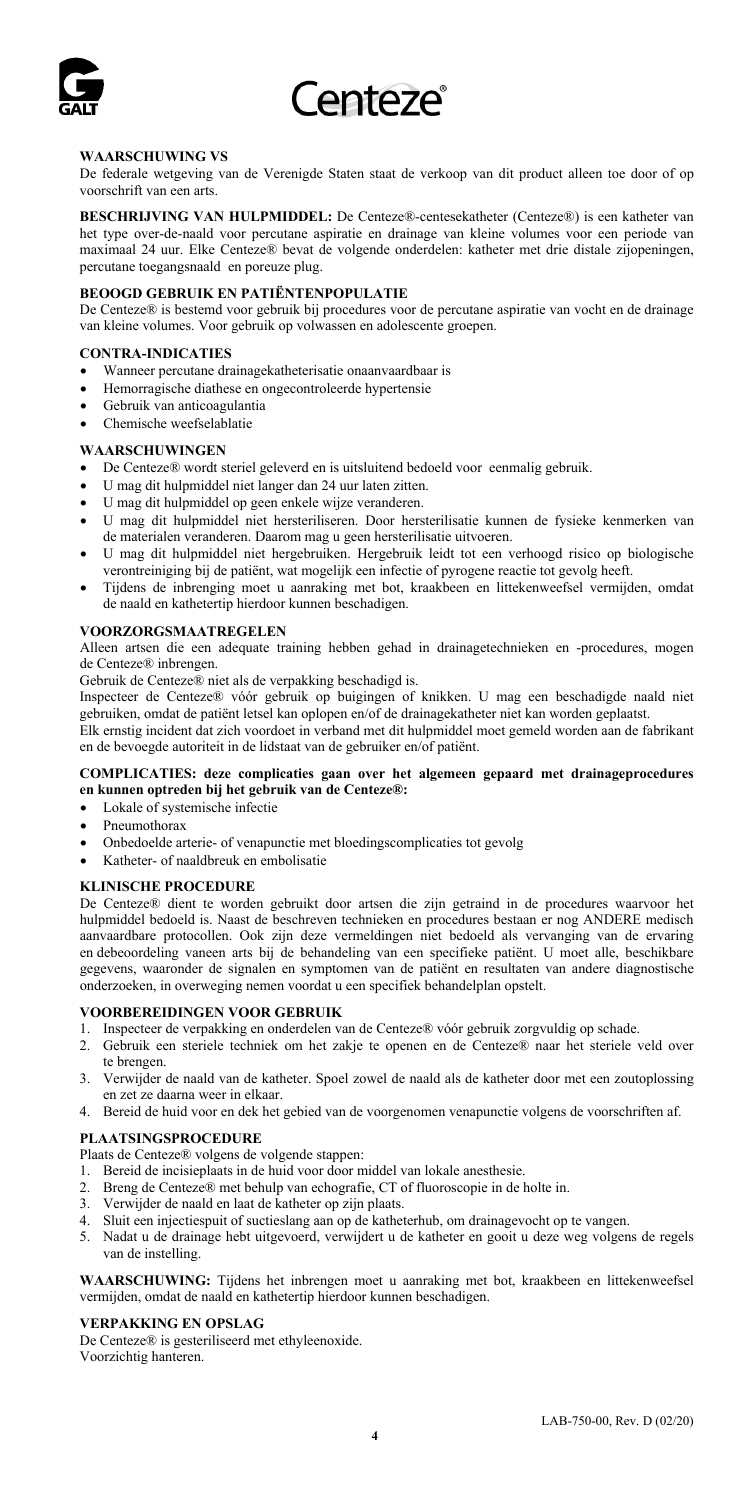

#### **MISE EN GARDE DESTINÉE AUX ÉTATS-UNIS**

Selon la loi fédérale des États-Unis, ce dispositif ne peut être vendu que par des médecins ou sur prescription de ces derniers.

**DESCRIPTION DU DISPOSITIF :** Le cathéter de ponction Centeze® (Centeze®) est un cathéter placé sur l'aiguille qui permet de réaliser des aspirations percutanées et des drainages de faible volume pour des durées ne dépassant pas 24 heures. Chaque Centeze® inclut les composants suivants : un cathéter équipé de trois orifices latéraux distaux, une aiguille d'entrée percutanée et un bouchon poreux.

### **USAGE PRÉVU ET POPULATION DE PATIENTS**

Le cathéter Centeze® est conçu pour réaliser des aspirations de liquide percutanées et des interventions de drainage de faible volume. Pour une utilisation dans des groupes d'adultes et d'adolescents.

## **CONTRE-INDICATIONS**

- Lorsque le cathétérisme pour drainage percutané n'est pas permis
- Diathèse de saignement et hypertension non contrôlée
- Utilisation d'anticoagulant
- Ablation chimique de tissu

#### **AVERTISSEMENTS**

- Le cathéter Centeze® est fourni stérile et destiné à un usage unique.
- Ne pas dépasser un temps d'insertion de 24 heures.
- Ne pas modifier ce dispositif de quelque manière que ce soit.
- Ne pas restériliser le dispositif. Une restérilisation risque de modifier les caractéristiques physiques des matériaux et il n'est pas recommandé de tenter une telle opération.
- Ne pas réutiliser le dispositif. La réutilisation augmente les risques de biocontamination du patient, ce qui peut entraîner une infection ou une réaction pyrogénique.
- Durant l'insertion, éviter tout contact avec les os, le cartilage et du tissu cicatriciel, sous peine d'endommager l'aiguille et l'extrémité du cathéter.

## **PRÉCAUTIONS**

Seuls les médecins compétents et dûment formés aux techniques et interventions de drainage sont autorisés à réaliser l'intervention de déploiement du cathéter Centeze®.

Ne pas utiliser le cathéter Centeze® si l'emballage est endommagé.

Inspecter le cathéter Centeze® avant de l'utiliser pour vérifier qu'il n'est pas plié ni tordu. Ne pas utiliser une aiguille endommagée au risque de provoquer un trauma chez le patient et/ou de ne pas pouvoir positionner le cathéter de drainage.

Tout incident grave lié à ce dispositif doit être signalé au fabricant et à l'autorité compétente établie dans l'État membre de l'utilisateur et/ou du patient.

#### **COMPLICATIONS : celles-ci sont généralement associées aux interventions de drainage et peuvent se produire lors de l'utilisation du cathéter Centeze® :**

- Infection générale ou locale
- Pneumothorax
- Une ponction artérielle ou veineuse par inadvertance peut provoquer des complications hémorragiques
- Rupture de l'aiguille ou du cathéter et embolisation

#### **INTERVENTION CLINIQUE**

Seuls les médecins compétents et formés aux interventions nécessitant l'uti lisation du cathéter Centeze® sont autorisés à utiliser ce dispositif. Les techniques et procédures décrites ne représentent pas TOUS les protocoles acceptables sur le plan médical, et ne sont pas destinées à se substituer à l'expérience et au jugement du médecin dans le traitement d'un patient particulier. Toutes les données disponibles, notamment les symptômes et les signes que présente le patient et d'autres résultats de test de diagnostic, doivent être prises en compte avant de déterminer un plan de traitement spécifique.

#### **PRÉPARATIONS LIÉES À L'UTILISATION**

- 1. Inspecter soigneusement l'emballage et les composants du cathéter Centeze® pour vérifier s'ils ne sont pas endommagés avant de l'utiliser.
- 2. En utilisant une technique de stérilisation, ouvrir la pochette et transférer le cathéter Centeze® dans le champ stérile.
- 3. Retirer l'aiguille du cathéter. Rincer abondamment l'aiguille et le cathéter avec du soluté, puis les réassembler.
- 4. Préparer la peau et couvrir la zone de ponction prévue conformément à la procédure.

#### **PROCÉDURE DE DÉPLOIEMENT**

Déployer le cathéter Centeze® en respectant les étapes suivantes :

- 1. Préparer le site d'incision cutanée en utilisant une anesthésie locale.
- 2. Introduire le cathéter Centeze® dans la cavité en utilisant un guidage par échographie, tomographie assistée par ordinateur ou radioscopie.
- 3. Retirer l'aiguille en laissant le cathéter en place.
- 4. Connecter une seringue ou un tube d'aspiration au capuchon du cathéter pour collecter le drainage.
- 5. Une fois le drainage terminé, retirer le cathéter et le mettre au rebut conformément à la pratique de l'établissement.

**AVERTISSEMENT :** Durant l'insertion, éviter tout contact avec les os, le cartilage et du tissu cicatriciel, sous peine d'endommager l'aiguille et l'extrémité du cathéter.

### **EMBALLAGE ET STOCKAGE**

Le cathéter Centeze® a été stérilisé par oxyde d'éthylène. Manipuler avec prudence.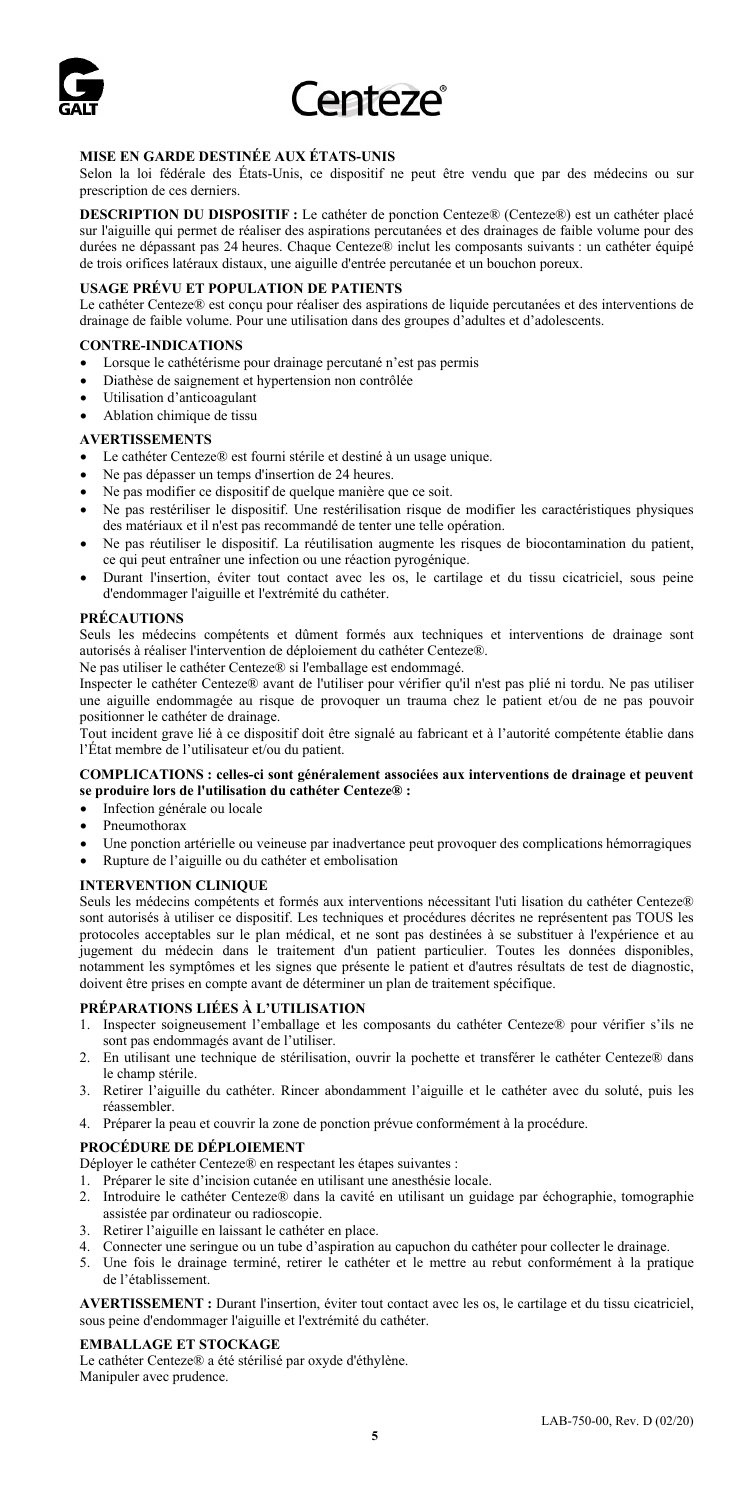

#### **VORSICHTSHINWEIS FÜR USA**

Laut US-Bundesgesetz darf dieses Produkt nur von einem Arzt oder auf Anordnung eines Arztes verkauft werden.

**PRODUKTBESCHREIBUNG:** Der Centeze® Centesis-Katheter (Centeze®) verfügt über ein "Katheter-über-Nadel"-Design für die perkutane Aspiration und kleinvolumige Drainagen über eine Dauer von maximal 24 Stunden. Zu jedem Centeze® gehören die folgenden Komponenten: Katheter mit drei distalen Seitenlöchern, perkutaner Einführkanüle und einem porösen Pfropfen.

#### **VERWENDUNGSZWECK UND PATIENTENPOPULATION**

Der Centeze® ist für perkutane Flüssigkeitsaspirationen und Drainageverfahren bei kleinen Volumina vorgesehen. Zur Verwendung bei Erwachsenen und Jugendlichen.

#### **KONTRAINDIKATIONEN**

- Fälle, in denen das Anlegen eines perkutanen Drainagekatheters nicht akzeptabel ist
- Hämorrhagische Diathese und nicht beherrschte Hypertonie
- Einsatz von Antikoagulanzien
- Chemische Gewebeablation

#### **WARNHINWEISE**

- Der Centeze® wird steril für die Einmalverwendung geliefert.
- Nicht die Verweildauer von 24 Stunden überschreiten.
- Dieses Produkt in keiner Weise verändern.
- Das Produkt nicht erneut sterilisieren. Durch eine erneute Sterilisation könnten die physikalischen Materialeigenschaften verändert werden.
- Das Produkt nicht wiederverwenden. Die Wiederverwendung führt zu einem erhöhten Kontaminationsrisiko für den Patienten mit anschließender Infektion bzw. Fieberreaktion.
- Bei der Einführung den Kontakt mit Knochen, Knorpel und Narbengewebe vermeiden, hierdurch könnte die Kanüle und die Katheterspitze beschädigt werden.

#### **VORSICHTSHINWEISE**

Das Einführverfahren beim Centeze® darf nur von einem Arzt durchgeführt werden, der intensiv in Drainagetechniken und -verfahren geschult wurde.

Bei beschädigter Verpackung den Centeze® nicht verwenden.

Vor der Verwendung den Centeze® auf Verbiegungen oder Knicke kontrollieren. Keine beschädigte Kanüle verwenden, denn dadurch kann es zu einer Verletzung des Patienten kommen und/oder die Platzierung des Drainagekatheters unmöglich werden.

Jeder schwerwiegende Vorfall, der sich in Zusammenhang mit dem Produkt ereignet, muss dem Hersteller sowie der zuständigen Regulierungsbehörde des Landes, in welchem der Anwender und/oder Patient ansässig ist, gemeldet werden.

#### **KOMPLIKATIONEN: Folgende Komplikationen können generell bei Drainageverfahren und bei der Verwendung des Centeze® Katheters auftreten:**

- Lokale oder systemische Infektion
- Pneumothorax
- Unbeabsichtigte Arterien- oder Venenpunktion mit anschließenden Blutungskomplikationen
- Katheter- oder Kanülenbruch und -embolie

#### **KLINISCHES VERFAHREN**

Centeze® sollte nur von Ärzten verwendet werden, die für Verfahren geschult wurden, für welche das Produkt vorgesehen ist. Die beschriebenen Techniken und Verfahren sind nicht ALLE medizinisch anerkannte Protokolle, noch sind sie ein Ersatz für die Erfahrung eines Arztes und die Beurteilung bei der Behandlung eines spezifischen Patienten. Sämtliche verfügbaren Daten einschließlich der Anzeichen und Symptome eines Patienten sowie andere diagnostische Untersuchungsergebnisse sollten vor der Festlegung eines spezifischen Behandlungsplans berücksichtigt werden.

## **VORBEREITUNG FÜR DIE VERWENDUNG**

- 1. Vor der Verwendung die Verpackung und die Komponenten des Centeze® sorgfältig kontrollieren.
- 2. Unter steriler Technik den Beutel öffnen und den Centeze® auf eine sterile Arbeitsfläche legen.
- 3. Kanüle vom Katheter entfernen. Kanüle und Katheter mit reichlich Kochsalzlösung spülen, dann wieder zusammensetzen.
- 4. Haut vorbereiten und den Bereich der vorgesehenen Punktion abdecken.

#### **EINFÜHRVERFAHREN**

Den Centeze® gemäß den folgenden Arbeitsschritten einführen:

- 1. Die Haut an der vorgesehenen Einstichstelle mit Lokalanästhetikum vorbereiten.
- 2. Den Centeze® unter Ultraschall-, CT- oder Durchleuchtungskontrolle in den vorgesehenen Hohlraum einführen.
- 3. Die Kanüle entfernen, dabei den Katheter in situ lassen.
- 
- 4. Eine Spritze oder einen Absaugschlauch am Katheteransatz befestigen, um die Drainage einzuleiten. 5. Nach Beendigung der Drainage den Katheter entfernen und entsprechend der Praxis der Einrichtung entsorgen.

**WARNHINWEIS:** Bei der Einführung den Kontakt mit Knochen, Knorpel und Narbengewebe vermeiden, hierdurch könnte die Kanüle und die Katheterspitze beschädigt werden.

## **VERPACKUNG UND LAGERUNG**

Der Centeze® wurde mit Ethylenoxid sterilisiert. Mit Sorgfalt handhaben.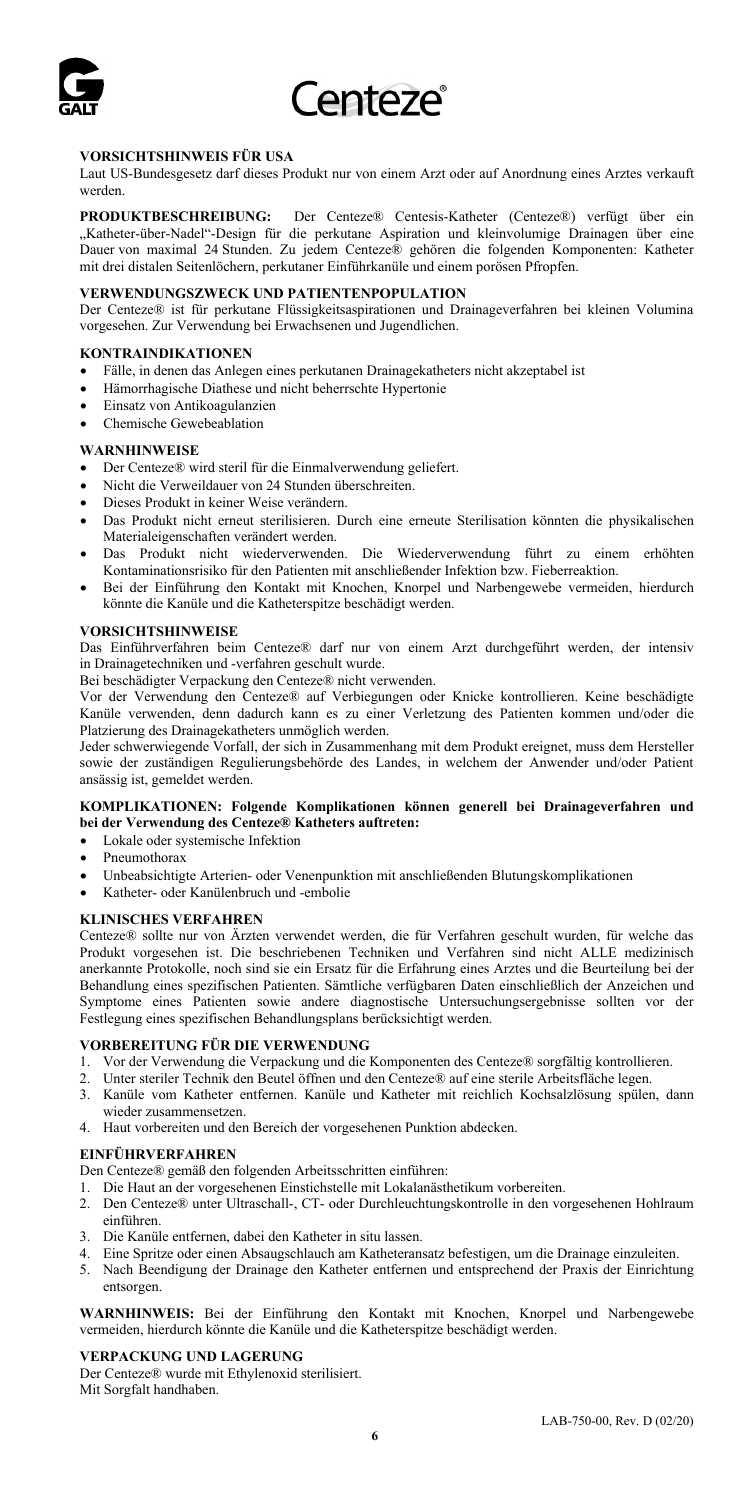

### **ΥΠΟΔΕΙΞΗ ΠΡΟΣΟΧΗΣ ΓΙΑ ΤΙΣ Η.Π.Α.**

Η ομοσπονδιακή νομοθεσία των Η.Π.Α. επιτρέπει την πώληση αυτής της συσκευής μόνον από ιατρό ή κατόπιν εντολής ιατρού.

**ΠΕΡΙΓΡΑΦΗ ΤΗΣ ΣΥΣΚΕΥΗΣ:** Ο καθετήρας παρακέντησης Centeze® (Centeze®) είναι ένας καθετήρας επί βελόνας (over-the needle) για διαδερμική αναρρόφηση και παροχετεύσεις μικρού όγκου για διάρκεια που δεν υπερβαίνει τις 24 ώρες. Κάθε προϊόν Centeze® περιλαμβάνει τα ακόλουθα μέρη: Καθετήρα με τρεις άπω πλευρικές οπές, βελόνα διαδερμικής εισαγωγής και πορώδες βύσμα.

#### **ΠΡΟΒΛΕΠΟΜΕΝΗ ΧΡΗΣΗ ΚΑΙ ΣΤΟΧΕΥΟΜΕΝΟΣ ΠΛΗΘΥΣΜΟΣ ΑΣΘΕΝΩΝ**

Το Centeze® προορίζεται για χρήση σε επεμβάσεις διαδερμικής αναρρόφησης υγρών και παροχέτευσης μικρού όγκου. Για χρήση τόσο σε ομάδες ενηλίκων όσο και σε ομάδες εφήβων.

#### **ΑΝΤΕΝΔΕΙΞΕΙΣ**

- Περιπτώσεις όπου ο καθετηριασμός με διαδερμική παροχέτευση δεν είναι αποδεκτός
- Αιμορραγική διάθεση και μη ελεγχόμενη υπέρταση
- Χρήση αντιπηκτικών
- Χημική κατάλυση του ιστού

#### **ΠΡΟΕΙΔΟΠΟΙΗΣΕΙΣ**

- Το Centeze® παρέχεται αποστειρωμένο για μία μόνο χρήση.
- Ο χρόνος παραμονής μέσα στο σώμα δεν πρέπει να υπερβαίνει τις 24 ώρες.
- Μην τροποποιείτε αυτήν τη συσκευή με κανέναν τρόπο.
- Μην επαναποστειρώνετε τη συσκευή. Η επαναποστείρωση μπορεί να μεταβάλει τα φυσικά χαρακτηριστικά των υλικών και δεν πρέπει να επιχειρείται.
- Μην επαναχρησιμοποιείτε τη συσκευή. Η επαναχρησιμοποίηση θα έχει ως αποτέλεσμα αυξημένο κίνδυνο βιολογικής μόλυνσης για τον ασθενή, η οποία θα οδηγήσει σε λοίμωξη ή πυρετογόνο αντίδραση.
- Κατά την εισαγωγή, αποφύγετε την επαφή με οστό, χόνδρο και ουλώδη ιστό, καθώς μπορεί να προκληθεί ζημιά στη βελόνα και στο άκρο του καθετήρα.

## **ΠΡΟΦΥΛΑΞΕΙΣ**

Η διαδικασία έκπτυξης του Centeze® πρέπει να εκτελείται από ιατρούς άρτια εκπαιδευμένους σε τεχνικές και επεμβάσεις παροχέτευσης.

Μη χρησιμοποιείτε το Centeze® εάν η συσκευασία έχει υποστεί ζημιά.

Επιθεωρήστε το Centeze® πριν από τη χρήση για να δείτε μήπως έχει συστραφεί ή καμφθεί. Μη χρησιμοποιείτε βελόνα που έχει υποστεί ζημιά καθώς μπορεί να προκληθεί τραυματισμός του ασθενούς ή/και αδυναμία τοποθέτησης του καθετήρα παροχέτευσης.

Οποιοδήποτε σοβαρό συμβάν που σχετίζεται με τη συσκευή αυτή πρέπει να αναφέρεται στον κατασκευαστή και στην αρμόδια αρχή της χώρας όπου διαμένει ο χρήστης ή/και ο ασθενής.

#### **ΕΠΙΠΛΟΚΕΣ: Οι παρακάτω επιπλοκές σχετίζονται γενικά με επεμβάσεις παροχέτευσης και μπορεί να παρουσιαστούν κατά τη χρήση του Centeze®:**

- Τοπική ή συστηματική λοίμωξη
- Πνευμονοθώρακας
- Ακούσια παρακέντηση αρτηρίας ή φλέβας που οδηγεί σε αιμορραγικές επιπλοκές
- Θραύση και εμβολή του καθετήρα ή της βελόνας

#### **ΚΛΙΝΙΚΗ ΔΙΑΔΙΚΑΣΙΑ**

Το Centeze® πρέπει να χρησιμοποιείται από ιατρούς εκπαιδευμένους στις επεμβάσεις για τις οποίες προορίζεται η συσκευή. Οι τεχνικές και οι διαδικασίες που περιγράφονται δεν αντιπροσωπεύουν ΟΛΑ τα ιατρικώς αποδεκτά πρωτόκολλα ούτε έχουν στόχο να υποκαταστήσουν την εμπειρία και την κρίση των ιατρών όσον αφορά τη φροντίδα οποιουδήποτε συγκεκριμένου ασθενούς. Όλα τα διαθέσιμα δεδομένα, συμπεριλαμβανομένων των σημείων και συμπτωμάτων του ασθενούς και άλλων αποτελεσμάτων διαγνωστικών εξετάσεων, πρέπει να λαμβάνονται υπόψη πριν τον καθορισμό συγκεκριμένου πλάνου θεραπείας.

#### **ΠΡΟΕΤΟΙΜΑΣΙΑ ΓΙΑ ΧΡΗΣΗ**

- 1. Πριν από τη χρήση, επιθεωρήστε προσεκτικά τη συσκευασία και τα εξαρτήματα του Centeze® για τυχόν ζημιά.
- 2. Χρησιμοποιώντας άσηπτη τεχνική, ανοίξτε τη θήκη και μεταφέρετε το Centeze® στο αποστειρωμένο πεδίο.
- 3. Αφαιρέστε τη βελόνα από τον καθετήρα. Εκπλύνετε καλά τη βελόνα και τον καθετήρα με φυσιολογικό ορό και συναρμολογήστε τα ξανά.
- 4. Προετοιμάστε το δέρμα και τοποθετήστε οθόνιο στην περιοχή όπου πρόκειται να γίνει η κέντηση, όπως απαιτείται.

#### **ΔΙΑΔΙΚΑΣΙΑ ΕΚΠΤΥΞΗΣ**

- Πραγματοποιήστε έκπτυξη του Centeze® ακολουθώντας τα παρακάτω βήματα:
- 
- 1. Προετοιμάστε το σημείο τομής του δέρματος χρησιμοποιώντας τοπικό αναισθητικό. 2. Εισαγάγετε το Centeze® στην κοιλότητα χρησιμοποιώντας καθοδήγηση με υπερήχους, ακτινοσκόπηση ή υπολογιστική τομογραφία.
- 3. Αφαιρέστε τη βελόνα αφήνοντας τον καθετήρα στη θέση του.
- 4. Συνδέστε μια σύριγγα ή έναν σωλήνα αναρρόφησης στην πλήμνη του καθετήρα για να συλλέξετε το υγρό παροχέτευσης.
- 5. Όταν ολοκληρωθεί η παροχέτευση, αφαιρέστε τον καθετήρα και απορρίψτε τον σύμφωνα με την πρακτική του ιδρύματος.

**ΠΡΟΕΙΔΟΠΟΙΗΣΗ:** Κατά την εισαγωγή, αποφύγετε την επαφή με οστό, χόνδρο και ουλώδη ιστό, καθώς μπορεί να προκληθεί ζημιά στη βελόνα και στο άκρο του καθετήρα.

## **ΣΥΣΚΕΥΑΣΙΑ & ΑΠΟΘΗΚΕΥΣΗ**

Το Centeze® έχει αποστειρωθεί με αέριο οξείδιο του αιθυλενίου. Χειριστείτε το με προσοχή.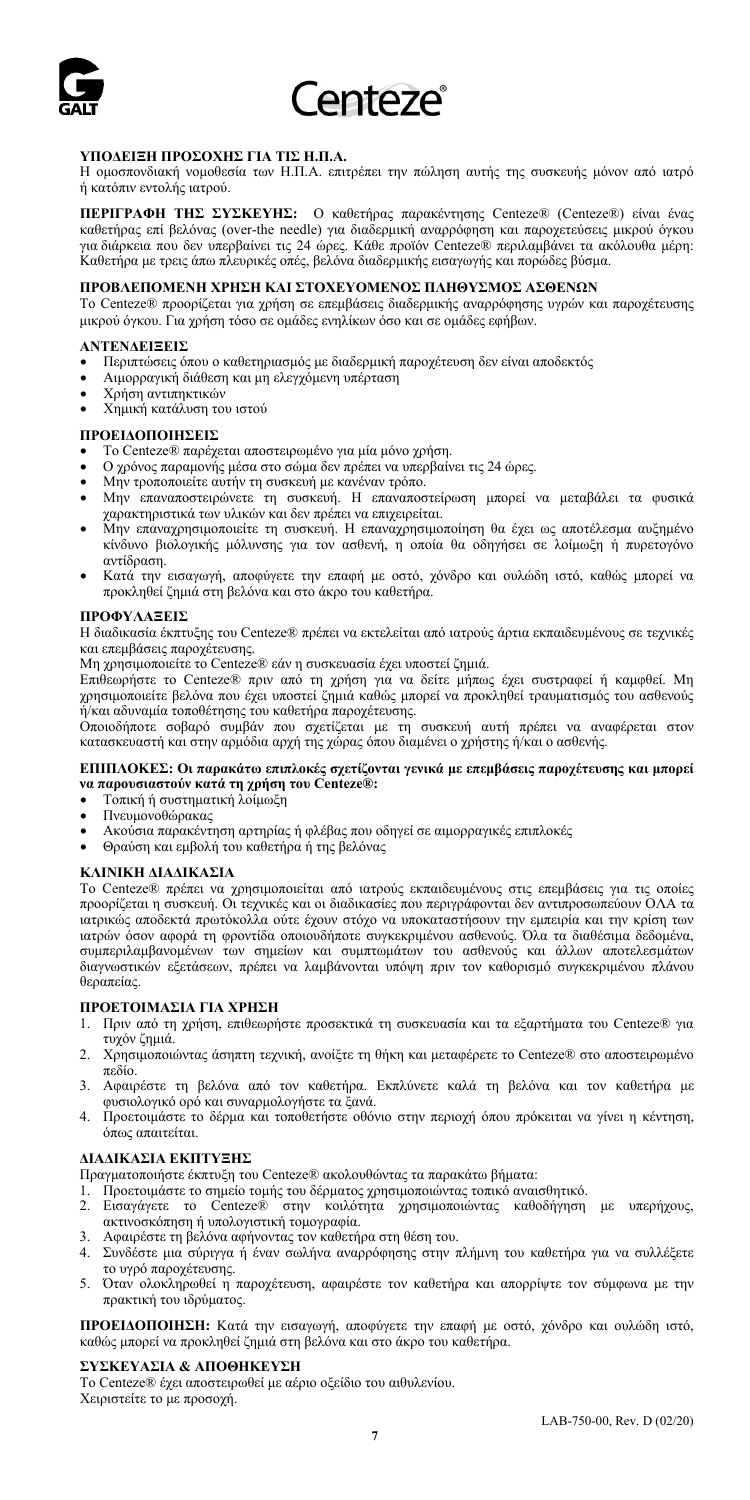

#### **AMERIKAI EGYESÜLT ÁLLAMOK: FIGYELEM**

A szövetségi törvények (USA) értelmében ez az eszköz csak orvos által vagy orvosi rendelvényre értékesíthető.

**AZ ESZKÖZ LEÍRÁSA:** A Centeze® centéziskatéter (Centeze®) egy olyan tűre fűzött katéter, amely perkután leszívás és kis mennyiségű drenálások céljára szolgál legfeljebb 24 óra időtartamra. Minden Centeze® rendszer a következő alkotóelemekből áll: katéter három disztális oldalnyílással, perkután bevezetőtűvel és porózus dugóval.

#### **RENDELTETÉS ÉS A BETEGEK KÖRE**

A Centeze® eszköz perkután folyadékleszívásra és kis mennyiségű drenálási eljárásokra szolgál. Mind felnőtt, mind serdülő betegeknél történő használatra.

#### **ELLENJAVALLATOK**

- Ha a perkután drenázskatéterezés nem elfogadható
- Vérzési hajlam és kezeletlen magas vérnyomás
- Alvadásgátló használata
- A szövet kémiai ablációja

### **VIGYÁZAT**

- A Centeze® katétert sterilen szállítjuk, kizárólag egyszeri felhasználásra.
- Ne hagyja bent 24 óránál hosszabb ideig.
- Az eszköz bármilyen módosítása tilos.
- Tilos az eszközt újrasterilizálni. Az újrasterilizálás módosíthatja az anyagok fizikai tulajdonságait, és nem szabad megkísérelni.
- Az eszköz újrafelhasználása tilos. Az újrafelhasználás a beteg biológiai kontaminációjának nagyobb kockázatával jár, amely fertőzést vagy lázreakciót eredményez.
- A behelyezés során kerülje az eszköz csonttal, porccal vagy hegszövettel való érintkezését, mivel ez károsíthatja a tűt és a katéter hegyét.

### **ÓVINTÉZKEDÉSEK**

A Centeze® elhelyezésének eljárását a drenálási technikákban és eljárásokban alaposan képzett orvosoknak kell elvégezniük.

Ne használja a Centeze® katétert, ha a csomagolás sérült.

Felhasználás előtt vizsgálja meg a Centeze® katétert, hogy az nem hajlott, vagy nem hurkolódott-e meg. Ne használjon sérült tűt, mivel ez a beteg sérülését okozhatja és/vagy lehetetlenné teheti a drenázskatéter behelyezését.

Az eszközzel kapcsolatos minden súlyos eseményt jelenteni kell a gyártónak, valamint a felhasználó és/vagy a beteg országában illetékes hatóságnak.

#### **SZÖVŐDMÉNYEK: Ezek általában a drenálási eljárással kapcsolatosak, és előfordulhatnak a Centeze® katéter használatakor:**

- Helyi vagy szisztémás fertőzés
- Légmell
- Artéria vagy véna véletlen megszúrása, amely vérzéses szövődményeket okoz
- A katéter vagy a tű eltörése és embolizációja

#### **KLINIKAI ELJÁRÁS**

A Centeze® eszközt olyan orvosoknak kell használniuk, akiknek gyakorlatuk van a katéter rendeltetését jelentő eljárásokban. A leírt technikák és eljárások közül NEM mindegyik felel meg az orvosilag elfogadott protokolloknak és nem helyettesíti az orvos tapasztalatát és az adott beteg kezelésével kapcsolatos döntését. Az összes elérhető adatot, beleértve a betegen észlelhető jeleket és tüneteket, továbbá az egyéb diagnosztikus vizsgálatok eredményeit is figyelembe kell venni a személyre szabott kezelési terv felállításához.

## **ELŐKÉSZÜLETEK A FELHASZNÁLÁSRA**

- 1. Felhasználás előtt figyelmesen vizsgálja meg a Centeze® katéter csomagolását és alkotóelemeit, nem sérültek-e.
- 2. Steril technikával nyissa ki a tasakot, és vigye a Centeze® katétert steril területre.
- 3. Vegye ki a tűt a katéterből. Alaposan öblítse át sóoldattal a tűt és a katétert egyaránt, majd szerelje újra össze.
- 4. Készítse elő a bőrt, és tetszés szerinti módszerrel izolálja a tervezett vénapunkció területét.

#### **ELHELYEZÉSI ELJÁRÁS**

- A következő lépések szerint helyezze el a Centeze® katétert:
- 1. Helyi érzéstelenítéssel készítse elő a bőrmetszés helyét.
- 2. Ultrahangos, CT vagy fluoroszkópiás irányítással vezesse be a Centeze® katétert a testüregbe.
- 3. Vegye ki a tűt, miközben a katétert a helyén hagyja.
- 4. A leszívott folyadék összegyűjtéséhez csatlakoztasson fecskendőt vagy szívócsövet a katéter csatlakozókónuszához.
- 5. A folyadék összegyűjtése után távolítsa el a katétert, és az intézményi gyakorlat szerint ártalmatlanítsa.

**FIGYELMEZTETÉSEK:** A behelyezés során kerülje az eszköz csonttal, porccal vagy hegszövettel való érintkezését, mivel ez károsíthatja a tűt és a katéter hegyét.

## **CSOMAGOLÁS ÉS TÁROLÁS**

A Centeze® katétert etilén-oxiddal sterilizálták. Óvatosan kezelendő.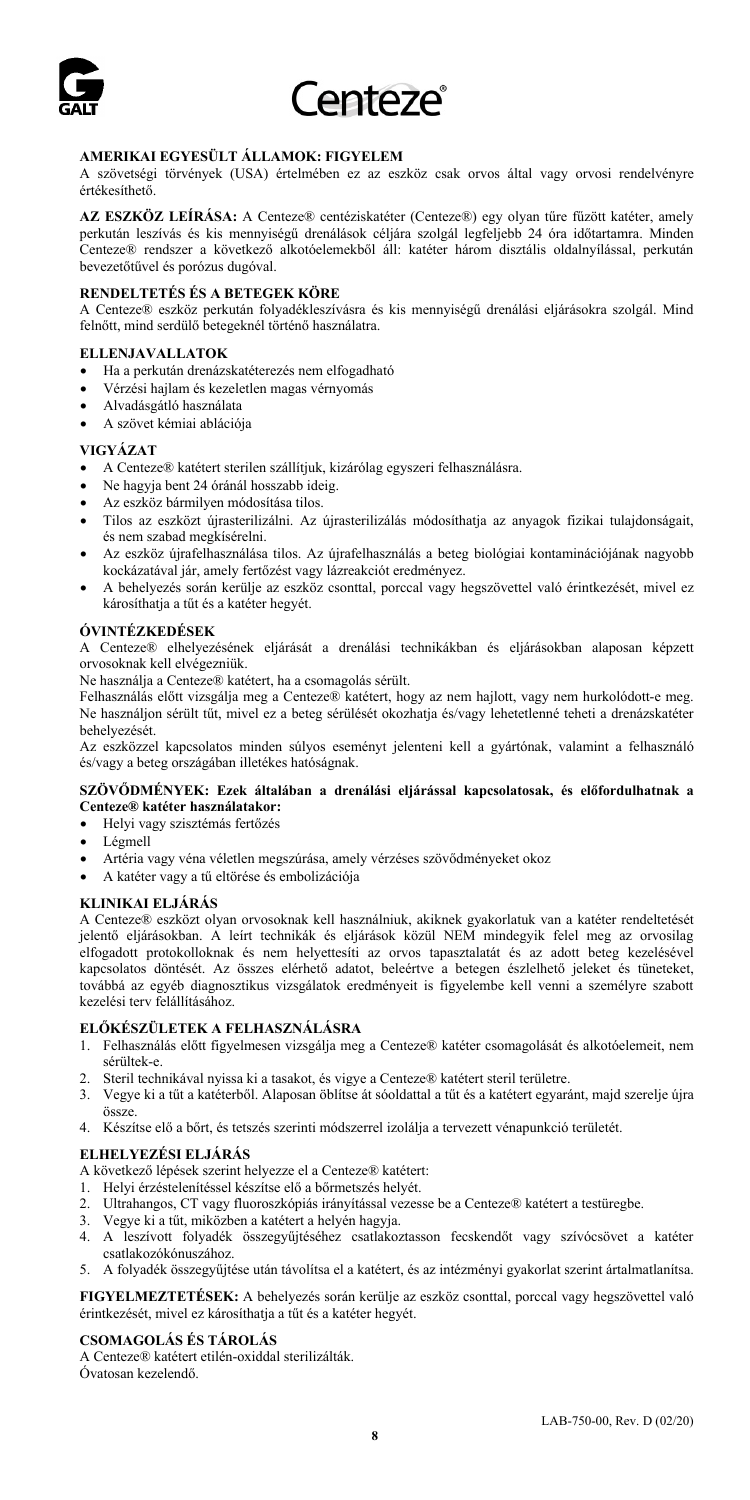

## **PRECAUZIONE PER GLI STATI UNITI**

La legge federale degli Stati Uniti limita la vendita di questo dispositivo esclusivamente su prescrizione medica.

**DESCRIZIONE DEL DISPOSITIVO:** Il catetere per centesi Centeze® (Centeze®) è un catetere su ago per l'aspirazione percutanea e il drenaggio di volumi ridotti di durata non superiore a 24 ore. Ciascun dispositivo Centeze® include i seguenti componenti: catetere con tre fori laterali distali, ago di ingresso percutaneo e tappo poroso.

#### **USO PREVISTO E POPOLAZIONE DI PAZIENTI**

Il dispositivo Centeze® è concepito per l'uso nelle procedure di aspirazione percutanea di fluido e drenaggio di volumi ridotti. Per l'uso su gruppi di pazienti adulti e adolescenti.

#### **CONTROINDICAZIONI**

- Casi in cui un catetere di drenaggio percutaneo non è accettabile
- Diatesi sanguinante e ipertensione non controllata
- Uso di anticoagulanti
- Ablazione chimica di tessuto

#### **AVVERTENZE**

- Il dispositivo Centeze® viene fornito sterile ed è esclusivamente monouso.
- Non lasciare inserito per un periodo superiore a 24 ore.
- Non alterare questo dispositivo in alcun modo.
- Non risterilizzare il dispositivo. La risterilizzazione potrebbe modificare le caratteristiche fisiche dei materiali e non deve essere effettuata.
- Non riutilizzare il dispositivo. Il riutilizzo comporta un maggiore rischio di contaminazione biologica per il paziente, con conseguente infezione e risposta pirogena.
- Durante l'inserimento, evitare il contatto con tessuto osseo, cartilagineo e cicatriziale, che potrebbe danneggiare l'ago e la punta del catetere.

#### **PRECAUZIONI**

La procedura di rilascio di Centeze® deve essere eseguita esclusivamente da medici adeguatamente addestrati nelle tecniche e procedure di drenaggio.

Non utilizzare il dispositivo Centeze® se la confezione è danneggiata.

Prima dell'uso verificare che il dispositivo Centeze® non presenti piegamenti o difetti. Non usare aghi danneggiati, in quanto ciò potrebbe causare traumi al paziente e/o l'impossibilità di posizionare il catetere di drenaggio.

Qualsiasi incidente grave correlato a questo dispositivo deve essere segnalato al produttore e all'autorità competente dello Stato membro dell'utente e/o del paziente.

#### **COMPLICAZIONI: le seguenti complicazioni sono solitamente associate alle procedure di drenaggio e possono verificarsi quando si utilizza il dispositivo Centeze®:**

- Infezione locale o sistemica
- Pneumotorace
- Puntura accidentale di arteria o vena, con conseguenti complicazioni dovute a sanguinamento
- Rottura ed embolizzazione del catetere o dell'ago

#### **PROCEDURA CLINICA**

Il dispositivo Centeze® deve essere usato da professionisti medici addestrati nelle procedure per le quali il dispositivo è indicato. Le tecniche e le procedure descritte non rappresentano TUTTI i protocolli medici accettabili e non sono intese come sostituto dell'esperienza e del giudizio del medico nel trattamento di pazienti specifici. Prima di stabilire un piano di trattamento specifico è necessario prendere in considerazione tutti i dati disponibili, inclusi segni e sintomi del paziente e gli esiti di altri esami diagnostici.

#### **PREPARAZIONE PER L'USO**

- 1. Prima dell'uso controllare attentamente la confezione del dispositivo Centeze® e i suoi componenti per verificare che non presentino danni.
- 2. Adottando una tecnica sterile, aprire il sacchetto e trasferire il dispositivo Centeze® nel campo sterile.
- 3. Rimuovere l'ago dal catetere. Irrigare abbondantemente sia l'ago che il catetere con soluzione fisiologica, quindi riassemblarli.
- 4. Preparare la cute e posizionare teli sterili attorno al sito previsto per la venipuntura.

#### **PROCEDURA DI RILASCIO**

Per rilasciare il dispositivo Centeze® attenersi alla procedura seguente:

- 1. Preparare il sito di incisione cutanea con un anestetico locale.
- 2. Introdurre il dispositivo Centeze® nella cavità con l'ausilio di ecografia, TAC o fluoroscopia.
- Rimuovere l'ago e lasciare il catetere in posizione.
- 4. Collegare una siringa o un tubo di aspirazione al raccordo del catetere per raccogliere il drenaggio.
- 5. Al termine del drenaggio, rimuovere il catetere ed eliminarlo in conformità alla pratica dell'istituto.

**AVVERTENZA:** durante l'inserimento evitare il contatto con tessuto osseo, cartilagineo e cicatriziale, che potrebbe danneggiare l'ago e la punta del catetere.

## **CONFEZIONE E CONSERVAZIONE**

Il dispositivo Centeze® è stato sterilizzato con ossido di etilene. Maneggiare con cura.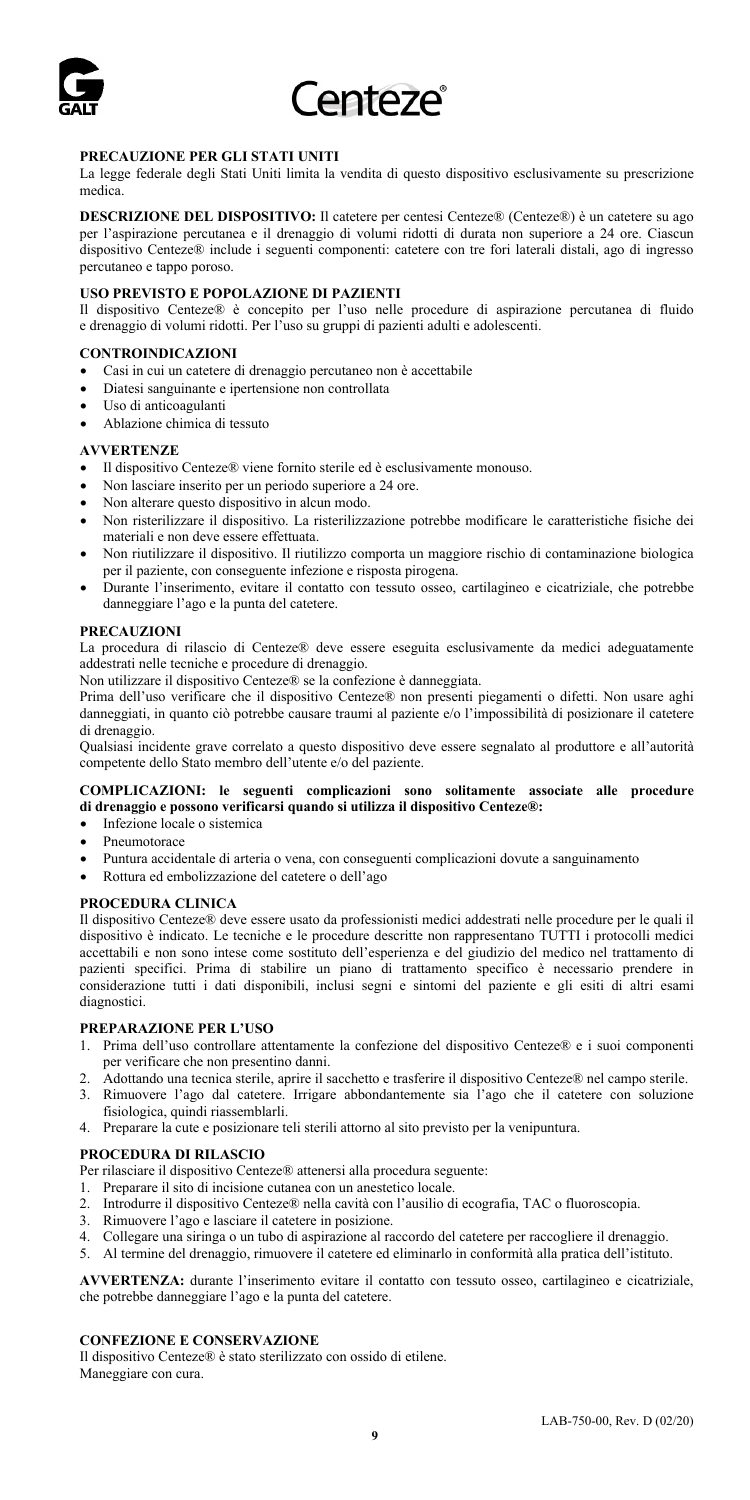

## **USA – FORSIKTIG**

Amerikansk føderal lov begrenser salget av denne enheten til salg fra eller på ordre fra en lege.

**BESKRIVELSE AV ENHETEN:** Centeze® centesekateter (Centeze®) er et kateter som brukes over nålen til perkutan aspirasjon og små dreneringer i tidsrom som ikke skal overskride 24 timer. Hver Centeze® inneholder følgende komponenter: Kateter med tre distale sidehull, perkutan innføringsnål og porøs plugg.

## **TILTENKT BRUK OG PASIENTPOPULASJON**

Centeze® er beregnet for bruk i perkutane væskeaspirasjoner og små dreneringsprosedyrer. For bruk på både voksne og ungdommer.

## **KONTRAINDIKASJONER:**

- Tilfeller hvor perkutan dreneringskateterisering er uakseptabelt
- Blødningsdiatese og ukontrollert hypertensjon
- Antikoagulant bruk
- Kjemisk fjerning av vev

#### **ADVARSLER**

- Centeze® leveres steril til engangsbruk.
- Skal ikke brukes i mer enn 24 timer.
- Denne enheten må ikke endres på noen måte.
- Enheten må ikke steriliseres på nytt. Ny sterilisering kan endre de fysiske egenskapene til materialene og må ikke forsøkes.
- Enheten må ikke gjenbrukes. Gjenbruk vil gi økt biokontamineringsrisiko for pasienten som kan føre til infeksjoner eller pyrogeniske reaksjoner.
- Under innføringen må det unngås kontakt med ben, brusk og arrvev, noe som kan skade nålen og kateterspissen.

#### **FORHOLDSREGLER**

Centeze®-implementeringsprosedyren må utføres av leger som har fått grundig opplæring i teknikker og prosedyrer.

Ikke bruk Centeze® hvis emballasjen er skadet.

Inspiser Centeze® før bruk for å se etter eventuelle bøyninger eller knekker. Ikke bruk en ødelagt nål. Det kan føre til traumer på pasienten og/eller at drenskateteret ikke kan plasseres riktig.

Eventuelle alvorlige hendelser tilknyttet denne enheten skal rapporteres til produsenten og myndighetsorganet som er etablert i brukerens og/eller pasientens medlemsland.

### **KOMPLIKASJONER: Disse er vanligvis forbundet med drenering og kan oppstå når man benytter Centeze®:**

- Lokal eller systemisk infeksjon
- Pneumotoraks
- Utilsiktet arterie- eller venepunktering som fører til blødningskomplikasjoner
- Kateter- eller nålebrudd og embolisering

#### **KLINISK PROSEDYRE**

Centeze® må brukes av leger som har fått opplæring i prosedyrer som enheten er beregnet på. Alle tilgjengelige data, inkludert pasientens tegn og symptomer og andre diagnostiske testresultater, må vurderes før det fastsettes en bestemt behandlingsplan. Teknikkene og prosedyrene som er beskrevet, representerer ikke ALLE medisinsk akseptable protokoller, de er heller ikke ment som en erstatning for legens erfaring og skjønn i behandling av en bestemt pasient.

#### **KLARGJØRING TIL BRUK**

- 1. Inspiser Centeze®-pakningen og -komponentene for å se etter skader før bruk.
- 2. Bruk steril teknikk og åpne posen og overfør Centeze® til det sterile feltet.
- 3. Fjern nålen fra kateteret. Skyll både nålen og kateteret grundig med saltoppløsning og monter dem deretter sammen igjen.
- 4. Klargjør huden og draper området for planlagt punktur.

## **IMPLEMENTERINGSPROSEDYRE**

#### Bruk Centeze® på følgende måte:

- 1. Klargjør hudinnsnittsområdet med lokalbedøvelse.
- 2. Før inn Centeze® i hulrommet med hjelp av ultralydveiledning, CT eller fluoroskopi.
- 3. Fjern nålen og etterlat kateteret på plass.
- 4. Koble til en sprøyte eller sugeslange til senter av kateteret for å samle dreneringsvæske.
- Etter utført drenering fjernes kateteret og kastes i samsvar med institusjonell praksis.

**ADVARSEL:** Under innføringen må det unngås kontakt med ben, brusk og arrvev, noe som kan skade nålen og kateterspissen.

### **EMBALLASJE OG OPPBEVARING**

Centeze® er sterilisert med etylenoksid. Håndteres forsiktig.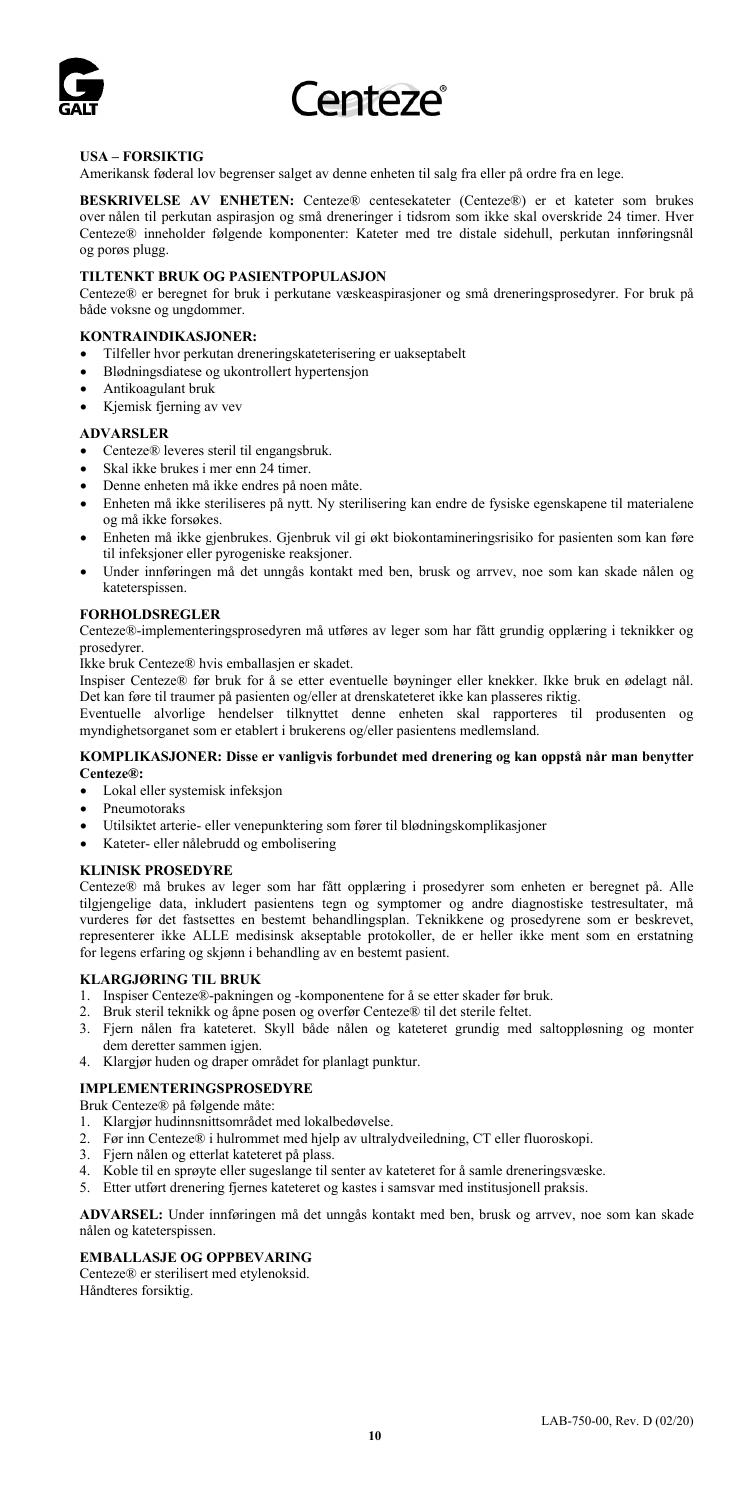

## **PRECAUÇÃO PARA OS EUA**

A lei federal dos EUA só permite a venda deste dispositivo a médicos ou mediante receita médica.

**DESCRIÇÃO DO DISPOSITIVO:** O cateter de centese Centeze® (Centeze®) é um cateter sobre a agulha para aspiração percutânea e drenagens de baixo volume para uma duração que não ultrapasse as 24 horas. Cada Centeze® inclui os seguintes componentes: Cateter com três orifícios laterais distais, agulha de introdução percutânea e tampão poroso.

### **UTILIZAÇÃO PREVISTA E POPULAÇÃO DE DOENTES**

O Centeze® destina-se a ser utilizado em aspirações de fluido percutâneas e procedimentos de drenagem de baixo volume. Para utilização nos grupos de adultos e de adolescentes.

## **CONTRAINDICAÇÕES**

- Nos casos em que a drenagem percutânea por cateterização não é aceitável
- Diátese hemorrágica e hipertensão não controlada
- Utilização de anticoagulantes
- Ablação química de tecido

#### **ADVERTÊNCIAS**

- O Centeze® é fornecido esterilizado para uma única utilização.
- Não ultrapasse o tempo de permanência de 24 horas após a sua introdução.
- Não modifique este dispositivo de forma alguma.
- Não reesterilize este dispositivo. A reesterilização pode alterar as características físicas dos materiais, pelo que não deve ser realizada.
- Não reutilize este dispositivo. A reutilização resultará num maior risco de biocontaminação para o doente resultando em infeção ou resposta pirogénica.
- Durante a introdução, evite o contacto com osso, cartilagem e tecido de cicatrização, pois pode danificar a agulha e a ponta do cateter.

#### **PRECAUÇÕES**

O procedimento de implementação do Centeze® deve ser realizado por médicos com a devida formação em técnicas e procedimentos de drenagem.

Não utilize o cateter Centeze® se a embalagem estiver danificada.

Inspecione o cateter Centeze® antes de o utilizar para detetar eventuais dobras ou torções. Não utilize uma agulha danificada porque pode ocorrer trauma no doente e /ou poderá ser impossível colocar o cateter de drenagem.

Qualquer incidente grave com relação a este dispositivo deve ser comunicado ao fabricante e à autoridade competente no Estado-Membro do utilizador e/ou doente.

### **COMPLICAÇÕES: Geralmente, estão associadas aos procedimentos de drenagem e poderão ocorrer durante a utilização do cateter Centeze®:**

- Infeção local ou sistémica
- Pneumotórax
- Punção arterial ou venosa inadvertida resultando em complicações hemorrágicas
- Embolização ou fratura do cateter ou agulha

#### **PROCEDIMENTO CLÍNICO**

O cateter Centeze® deve ser utilizado por médicos com formação nos procedimentos a que o dispositivo se destina. As técnicas e os procedimentos descritos não representam TODOS os protocolos medicamente aceitáveis, nem se destinam a substituir a experiência e o discernimento do médico no tratamento de qualquer doente em particular. Todos os dados disponíveis, incluindo os sinais e sintomas do doente e outros resultados de testes de diagnóstico, devem ser contemplados antes da determinação de um plano de tratamento específico.

#### **PREPARAÇÕES PARA A UTILIZAÇÃO**

- 1. Antes de utilizar o produto, inspecione cuidadosamente a embalagem e os componentes do cateter Centeze® quanto a eventuais danos.
- 2. Utilizando a técnica esterilizada, abra a bolsa e coloque o cateter Centeze® no campo esterilizado.
- 3. Retire a agulha do cateter. Irrigue bem tanto a agulha como o cateter com solução salina e depois volte
- a montá-los. 4. Prepare a pele e coloque um pano cirúrgico na área prevista para a punção venosa, conforme necessário.

#### **PROCEDIMENTO DE IMPLEMENTAÇÃO**

- Implemente o cateter Centeze® em conformidade com os seguintes passos:
- 1. Prepare o local da incisão na pele utilizando anestesia local.
- 2. Introduza o cateter Centeze® na cavidade através de orientação ecográfica, fluoroscópica ou por TAC.
- Retire a agulha, deixando o cateter no devido lugar.
- 4. Ligue uma seringa ou um tubo de sucção ao conector do cateter para recolher o fluido de drenagem.
- 5. Terminada a drenagem, retire o cateter e elimine-o de acordo com a prática institucional.

**ADVERTÊNCIA:** Durante a introdução, evite o contacto com osso, cartilagem e tecido de cicatrização, pois pode danificar a agulha e a ponta do cateter.

#### **EMBALAGEM E ARMAZENAMENTO**

O cateter Centeze® foi esterilizado com óxido de etileno. Manuseie com cuidado.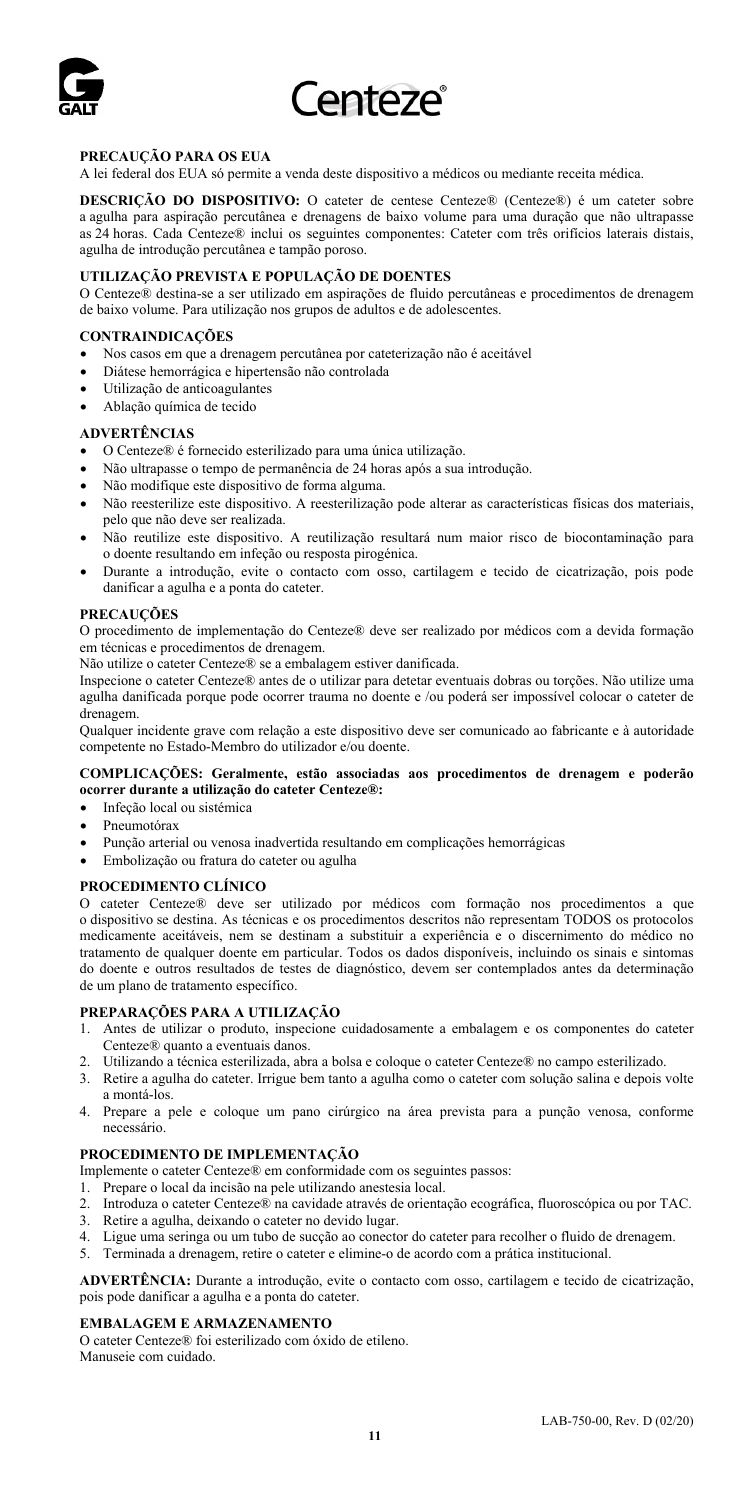

## **AVISO PARA EE. UU.**

Las leyes federales (EE. UU) restringen la venta de este dispositivo a médicos o a una orden facultativa.

**DESCRIPCIÓN DEL DISPOSITIVO:** El catéter de paracentesis Centeze® (Centeze®) es un catéter de colocación sobre la aguja para la aspiración percutánea y drenajes de pequeño volumen para duraciones que no superen las 24 horas. Cada dispositivo Centeze® incluye los siguientes componentes: catéter con tres orificios distales laterales, aguja de introducción percutánea y tapón poroso.

## **USO PREVISTO Y POBLACIÓN DE PACIENTES**

El Centeze® está diseñado para su uso en aspiraciones percutáneas de líquidos y procedimientos de drenaje de pequeño volumen. Para uso tanto en adultos como en adolescentes.

### **CONTRAINDICACIONES:**

- Casos en los que el cateterismo de drenaje percutáneo es inaceptable
- Diátesis hemorrágica e hipertensión incontrolada
- Uso de anticoagulantes
- Ablación química de tejido

#### **ADVERTENCIAS:**

- El dispositivo Centeze® se suministra estéril y para un solo uso solamente.
- No superar el tiempo de permanencia de inserción de 24 horas.
- No alterar el dispositivo de ninguna forma.
- No reesterilizar el dispositivo. La reesterilización podría cambiar las características físicas de los materiales y, por ello, no debe intentarse.
- No reutilizar el dispositivo. Su reutilización aumentará el riesgo de biocontaminación para el paciente, lo que puede dar lugar a una infección o a una respuesta pirógena.
- Durante la inserción, evite el contacto con el tejido óseo, cartilaginoso y cicatricial, ya que la aguja y la punta del catéter podrían resultar dañadas.

#### **PRECAUCIONES:**

El procedimiento de despliegue del dispositivo Centeze® deben llevarlo a cabo especialistas con la debida formación en las técnicas y procedimientos de drenaje.

No utilizar el dispositivo Centeze® si el envase presenta daños.

Inspeccione el dispositivo Centeze® antes de utilizarlo en busca de posibles dobleces o pliegues. No utilice una aguja dañada ya que puede provocar un traumatismo al paciente o impedir la colocación del catéter de drenaje.

Se debe informar de cualquier tipo de incidente grave relacionado con este dispositivo al fabricante y a la autoridad competente del Estado miembro del paciente y/o usuario.

#### **COMPLICACIONES: Al usar el dispositivo Centeze®, las posibles complicaciones son las asociadas generalmente con los procedimientos de drenaje:**

## • Infección local o generalizada

- Neumotórax
- Punción arterial o venosa involuntaria con resultado de complicaciones hemorrágicas
- Fractura del catéter o la aguja y embolización

#### **PROCEDIMIENTO CLÍNICO:**

El dispositivo Centeze® deberá utilizarlo especialistas formados en los procedimientos para los que está diseñado el producto. Las técnicas y procedimientos descritos no representan TODOS los protocolos médicamente aceptables, ni su finalidad es servir de sustitutos de la experiencia y criterio del médico a la hora de tratar a un paciente en concreto. Antes de determinar un plan de tratamiento específico, deben tenerse en cuenta todos los datos disponibles, incluidos los signos y síntomas del paciente, así como los resultados de otras pruebas diagnósticas.

#### **PREPARATIVOS PARA EL USO:**

- 1. Antes de su uso, inspeccione detenidamente el envase del dispositivo Centeze® y sus componentes en busca de posibles daños.
- 2. Mediante técnicas estériles, abra la bolsa y transfiera el dispositivo Centeze® al campo estéril.
- 3. Retire la aguja del catéter. Lave por completo tanto la aguja como el catéter con solución salina; luego vuelva a montarlos.
- 4. Prepare la piel del paciente y utilice paños quirúrgicos en la zona prevista para la punción, según sea necesario.

### **PROCEDIMIENTO DE DESPLIEGUE:**

Despliegue el dispositivo Centeze® de acuerdo con los siguientes pasos:

- 1. Prepare la zona de incisión cutánea con anestesia local.
- 2. Introduzca el dispositivo Centeze® en la cavidad guiado por ecografía, TC o radioscopia.
- Retire la aguja al tiempo que deja colocado el catéter en posición
- 4. Conecte una jeringa o tubo de aspiración al conector del catéter para recoger el drenaje.
- 5. Tras finalizar el drenaje, retire el catéter y deséchelo de acuerdo con el procedimiento del centro.

**ADVERTENCIA:** Durante la inserción, evite el contacto con el tejido óseo, cartilaginoso y cicatricial, ya que la aguja y la punta del catéter podrían resultar dañadas.

## **EMBALAJE Y CONSERVACIÓN:**

El dispositivo Centeze® se ha esterilizado con óxido de etileno. Manipular con cuidado.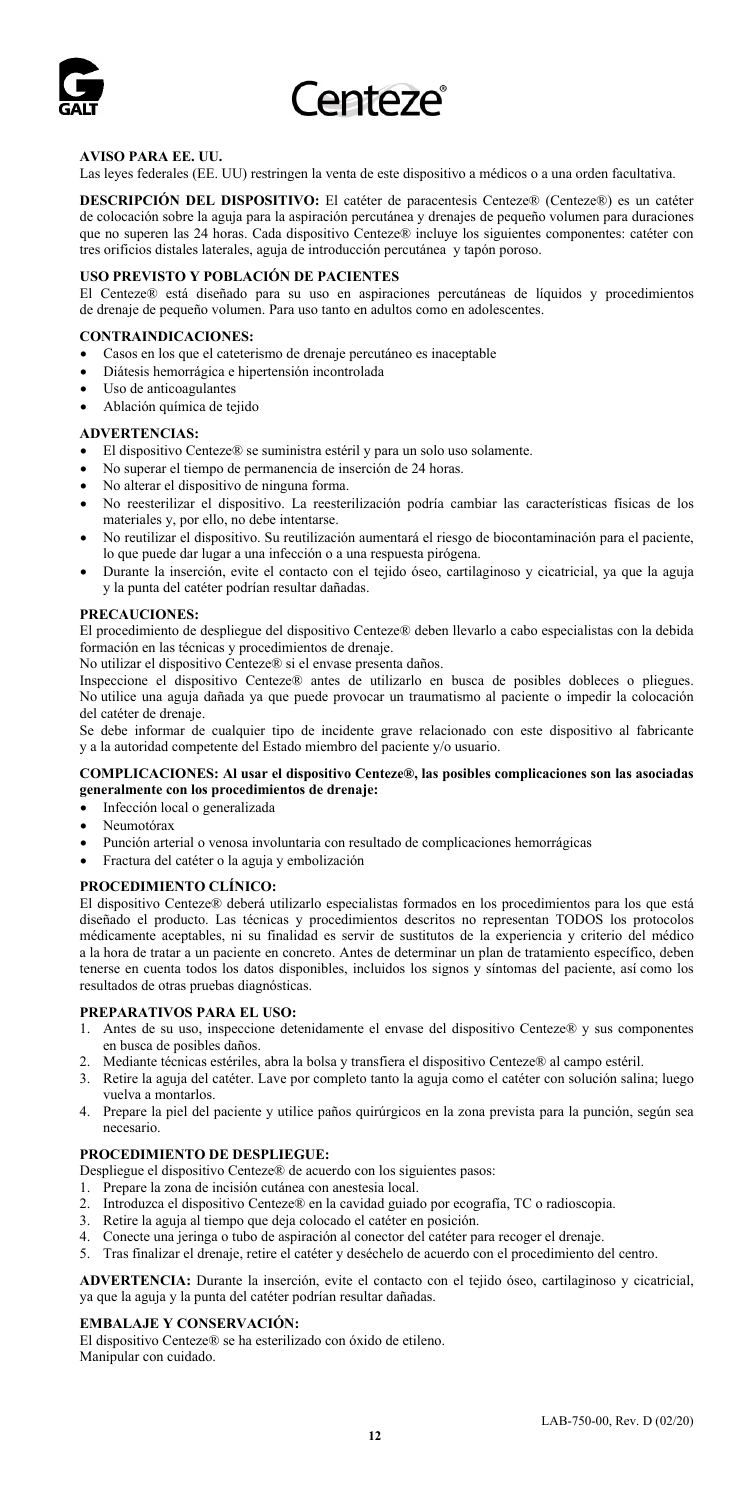

## **FÖRSIKTIGHETSÅTGÄRD I USA**

Enligt federala lagar (USA) får denna enhet endast säljas av eller efter förskrivning av läkare.

**BESKRIVNING AV ENHETEN:** Centeze® centeskateter (Centeze®) är en kateter med inkluderad nål för perkutan aspirering och dränering av små volymer under tidsperioder som inte ska överstiga 24 timmar. Varje Centeze® inkluderar följande komponenter: Kateter med tre distala sidohål, perkutan införingsnål och porös plugg.

### **AVSEDD ANVÄNDNING OCH PATIENTPOPULATION**

Centeze® är avsett att användas vid perkutana vätskeaspireringar och dränering av små volymer. För användning på både grupper med vuxna och ungdomar.

## **KONTRAINDIKATIONER**

- I fall där perkutan dräneringskateter inte är acceptabelt
- Vid blödningstendens och okontrollerad hypertoni
- Vid användning av antikoagulerande medel
- Vid kemisk ablation av vävnad

#### **VARNINGAR**

- Centeze® levereras steril och är endast avsedd för engångsbruk.
- Överskrid inte kvarliggningstiden på 24 timmar.
- Denna enhet får inte ändras på något sätt.
- Enheten får inte återsteriliseras. Återsterilisering kan förändra materialens fysiska egenskaper och får ej utföras.
- Denna enhet får inte återanvändas. Om enheten återanvänds ökar patientens risk för biokontaminering, vilket kan leda till infektion eller feber.
- Vid införandet ska du undvika kontakt med ben, brosk och ärrvävnad, vilket kan skada nålen och kateterspetsen.

#### **FÖRSIKTIGHETSÅTGÄRDER**

Placering av Centeze® ska utföras av läkare med omfattande utbildning i dräneringstekniker och -ingrepp. Använd inte Centeze® om förpackningen är skadad.

Kontrollera om Centeze® har böjts eller krökts innan du använder den. Använd inte en skadad nål eftersom det kan orsaka skada på patienten och/eller leda till att dräneringskatetern inte kan placeras. Alla allvarliga incidenter i relation med den här enheten ska rapporteras till tillverkaren och

den kompetenta myndigheten etablerad i användarens och/eller patientens medlemsstat.

**KOMPLIKATIONER:** Dessa förknippas allmänt med dräneringsprocedurer och kan inträffa vid användning av Centeze®:

- Lokal eller systemisk infektion
- Pneumothorax
- Oavsiktlig artär- eller venpunktering vilket leder till blödningskomplikationer
- Kateter- eller nålfraktur och embolisering

### **KLINISK PROCEDUR**

Centeze® ska användas av läkare med utbildning i de procedurer som enheten är avsedd för. De tekniker och procedurer som beskrivs anger inte ALLA medicinskt acceptabla metoder och de ska inte heller ses som ersättning för läkarens erfarenhet och omdöme när det gäller behandling av en specifik patient. Alla tillgängliga data, inklusive patientens tecken och symptom och andra diagnostiska provresultat ska övervägas innan en specifik behandlingsplan fastställs.

#### **FÖRBEREDELSER INFÖR ANVÄNDNING**

- 1. Kontrollera att förpackningen och komponenterna i Centeze® inte är skadade före användning.
- 2. Använd steril teknik, öppna påsen och för över Centeze® till det sterila området.
- 3. Avlägsna nålen från katetern. Spola både nålen och katetern noggrant med saltlösning och sätt sedan ihop dem igen.
- 4. Förbered huden och drapera området för den planerade punkteringen efter behov.

#### **INFÖRINGSPROCEDUR**

- För in Centeze® enligt följande steg:
- 1. Förbered det hudparti där snittet ska läggas med lokalbedövning.
- 2. För in Centeze® i håligheten med hjälp av ultraljud, CT eller röntgen.
- 3. Avlägsna nålen och lämna katetern på plats.
- 4. Anslut en spruta eller en sugslang till kateterns nav för att samla upp den dränerade vätskan.
- 5. När dräneringen har slutförts ska du avlägsna katetern och kassera den i enlighet med institutionens rutiner.

**VARNING:** Vid införandet ska du undvika kontakt med ben, brosk och ärrvävnad, vilket kan skada nålen och kateterspetsen.

#### **FÖRPACKNING OCH FÖRVARING**

Centeze® har steriliserats med etylenoxid. Hanteras varsamt.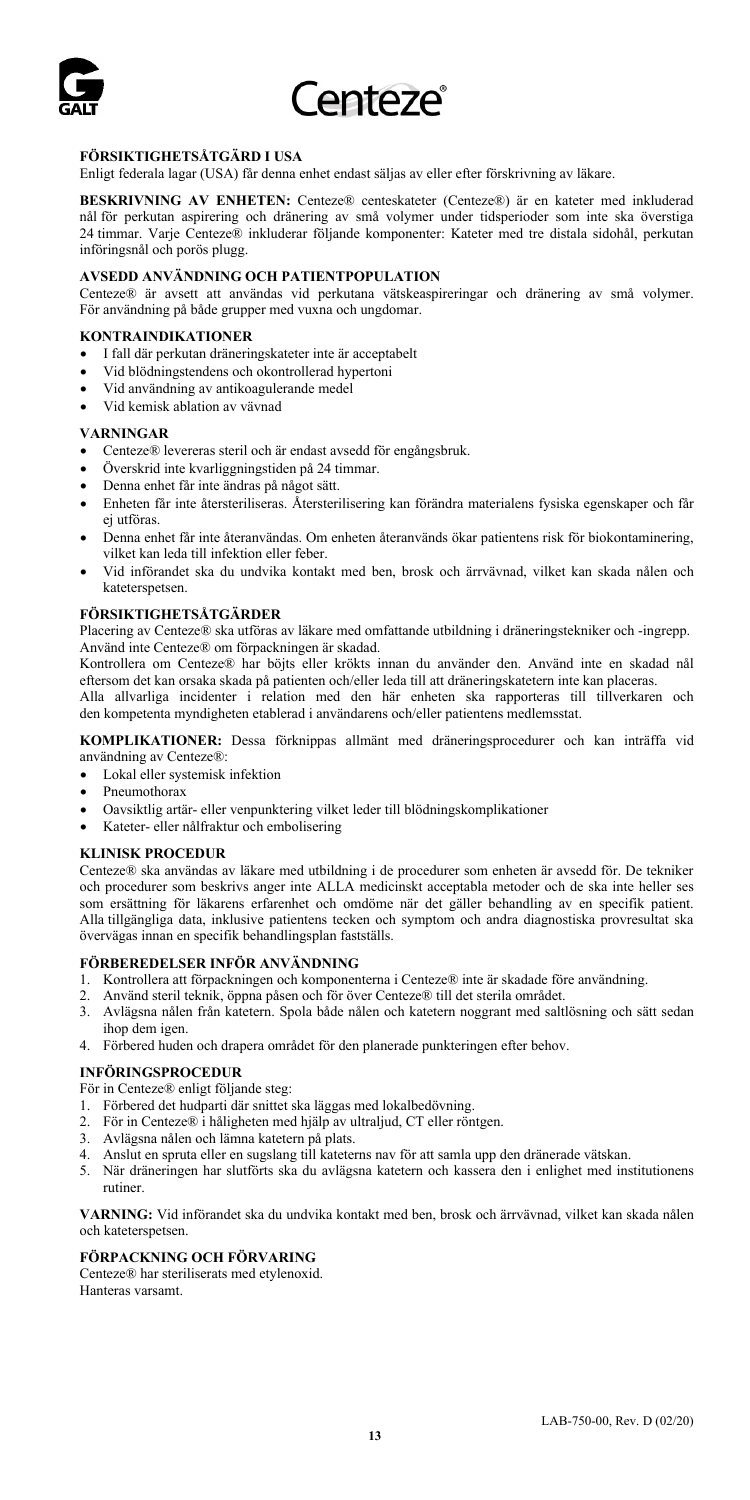

## **ABD DİKKAT**

Federal (ABD) kanun, bu cihazın satışını bir hekim tarafından veya hekim talimatıyla yapılacak şekilde sınırlandırmaktadır.

**CİHAZ TANIMI:** Centeze® sentez kateteri (Centeze®), perkütan aspirasyon ve 24 saati geçmeyen sürelerdeki küçük hacimli drenajlar için bir iğne kateterdir. Her bir Centeze® aşağıdaki bileşenleri içerir: Üç distal yan delik, perkütan giriş iğnesi ve delikli tapalı kateter.

## **KULLANIM AMACI VE HEDEF HASTA POPÜLASYONU**

Centeze®, perkütan sıvı aspirasyonları ve küçük hacimli drenaj prosedürlerinde kullanım için tasarlanmıştır. Hem yetişken hem de adolesan gruplarında kullanım içindir.

## **KONTRENDİKASYONLAR:**

- Perkütan drenaj kateterizasyonu kabul edilemez olduğunda
- Kanama diyatezi ve kontrol edilemeyen hipertansiyon
- Antikoagülan kullanımı
- Dokunun kimyasal ablasyonu

#### **UYARILAR**

- Centeze® sadece tek kullanım için steril olarak tedarik edilir.
- 24 saatlik insersiyon kalma süresini aşmayın.
- Bu cihazda hiçbir şekilde değişiklik yapmayın.
- Cihazı yeniden sterilize etmeyin. Yeniden sterilize etmek, materyallerin fiziksel özelliklerini değiştirebilir ve denenmemelidir.
- Cihazı yeniden kullanmayın. Yeniden kullanılması, hastada enfeksiyon veya pirojenik tepkiye yol açan biyokontaminasyon riskinde artışa neden olur.
- İnsersiyon sırasında, iğne ve kateter ucuna zarar verebilecek şekilde kemik, kıkırdak ve yaralı doku ile temas etmekten kaçının.

#### **ÖNLEMLER**

Centeze® yerleştirme prosedürü, drenaj teknikleri ve prosedürleri konusunda iyi eğitimli hekimler tarafından gerçekleştirilmelidir.

Ambalaj hasarlı ise Centeze® kateteri kullanmayın.

Kullanmadan önce, herhangi bir bükülme veya dolaşma için Centeze® kateteri inceleyin. Hastada travma oluşabileceğinden ve/veya drenaj kateterini yerleştirmek mümkün olmayabileceğinden dolayı hasarlı bir iğneyi kullanmayın.

Bu cihaz ile ilişkili herhangi bir ciddi olay üreticiye ve kullanıcının ve/veya hastanın yerleşik olduğu Üye Ülkedeki yetkili makama bildirilmelidir.

### **KOMPLİKASYONLAR: Bunlar genellikle drenaj prosedürleri ile ilgilidir ve Centeze® kateteri kullanırken meydana gelebilir:**

- Lokal veya sistemik enfeksiyon
- Pnömotoraks
- Kanama komplikasyonları ile sonuçlanan istenmeyen arteriyel veya venöz ponksiyon
- Kateter veya iğne kırığı ve embolizasyonu

#### **KLİNİK PROSEDÜR**

Centeze®, cihazın amacına yönelik prosedürler hakkında eğitimli hekimler tarafından kullanılmalıdır. Tanımlanan teknikler ve prosedürlerin, hekimin tecrübesinin ve herhangi bir hastayı tedavi etmesindeki kararının yerine geçmesi amaçlanmadığı gibi TÜM kabul edilebilir tıbbi protokolleri de temsil etmez. Belirli bir tedavi planına karar vermeden önce hastanın belirtilerini, semptomlarını ve diğer tanı testi sonuçlarını içeren tüm mevcut veriler göz önünde bulundurulmalıdır.

#### **KULLANIM HAZIRLIKLARI**

- 1. Kullanmadan önce Centeze® ambalajının ve bileşenlerinin hasarlı olup olmadığını dikkatlice inceleyin.
- 2. Steril teknik kullanarak, torbayı açın ve Centeze® kateteri steril alana transfer edin.
- 3. İğneyi kateterden çıkarın. Hem iğneden hem de kateterden iyice salin geçirin ve ardından yeniden birleştirin.
- 4. Cildi hazırlayın ve öngörülen ponksiyon bölgesini istendiği gibi örtün.

#### **YERLEŞTİRME PROSEDÜRÜ**

Centeze® kateteri aşağıdaki adımlara göre yerleştirin:

- 1. Deri insizyon bölgesini lokal anestezi kullanarak hazırlayın.
- 2. Centeze® kateteri ultrason, BT veya floroskopi kullanarak boşluğun içerisine sokun.
- 3. Kateteri konumunda bırakırken iğneyi çıkarın.
- 4. Drenajı toplamak için şırınga veya emme hortumunu kateter göbeğine bağlayın.
- 5. Drenaj toplama işlemi tamamlandıktan sonra kateteri çıkarın ve kurumsal uygulamaya göre elden çıkarın.

**UYARI:** Yerleştirme sırasında, iğne ve kateter ucuna zarar verebilecek şekilde kemik, kıkırdak ve yara dokusu ile temas etmekten kaçının.

## **AMBALAJ VE SAKLAMA**

Centeze® etilen oksit ile sterilize edilmiştir. Dikkatli kullanın.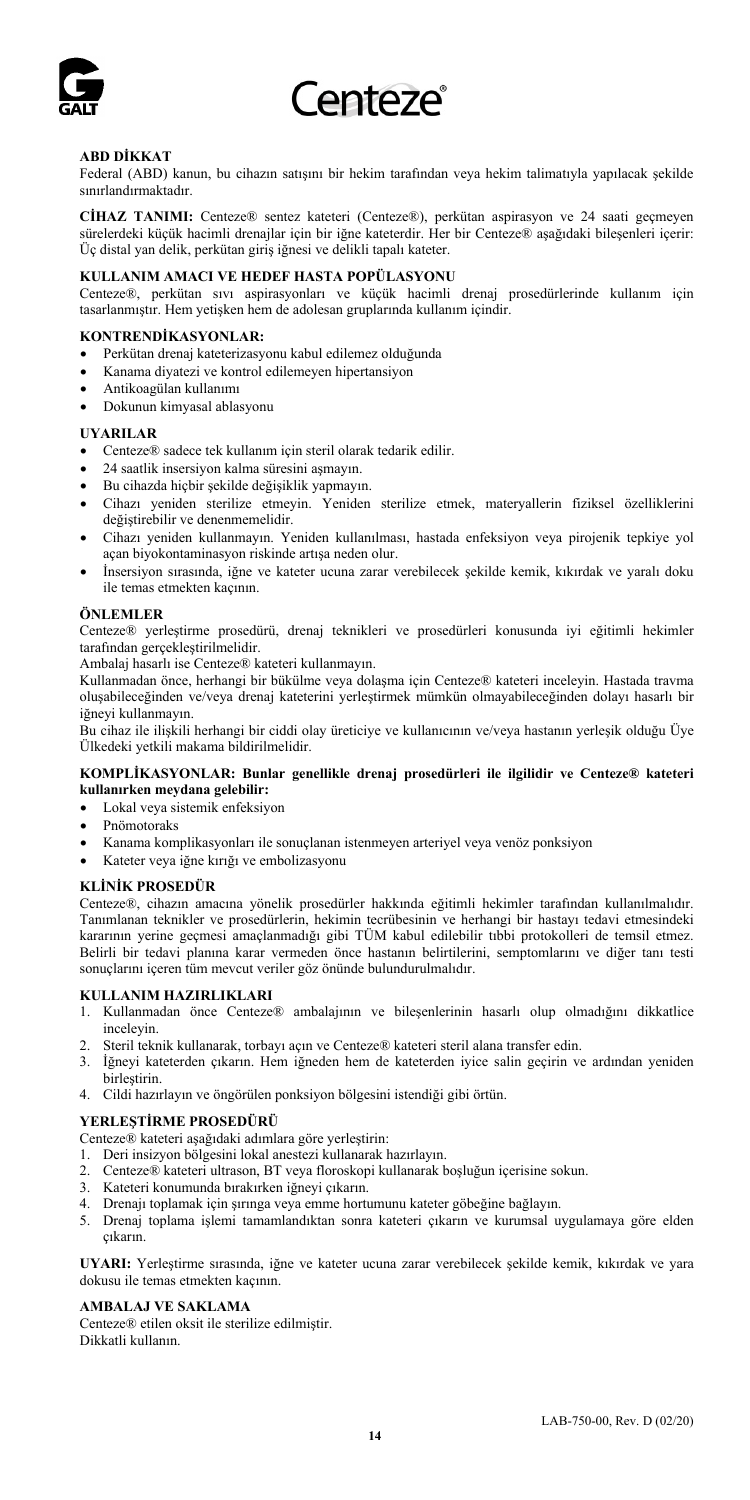

## Centeze®

## 国

## Echogenic Duter Diameter<br>Ekkogen der ausgeben der Stadt der Belagen der Stadt der Stadt der Stadt der Stadt der Stadt der Stadt der Stadt der Stadt der Stadt der Stadt der Stadt der Stadt der Stadt der Stadt der Stadt der Ekkogen udvendig diameter Echogeen Buitendiameter Echogenique Buitendiameter Echogenique Diamètre extérieu Chogénique Diamètre extérieur<br>
echogen<br>
Außendurchmesser<br>
Außendurchmesser echogen Außendurchmesser<br>
Ηχωγόνος Εξωτερική διάμετρο Ηχωγόνος Εξωτερική διάμετρος Εξωτερική διάμετρος Εξωτερική διάμετρος Ε Echogén Külső átmérő Ecogenico Musical Musical Ecogenico Musical Musical Economia Biannetro estern Ecogenico Diametro esterno Ekkogenisk ytre Diameter Ecogénico Diâmetro exterior Ecogénica Diámetro exterior Ekogen van de aanvan de verwaard van de verwaard.<br>Ekojenik Dis Cap van de Verwaard van de verwaard van de verwaard van de verwaard van de verwaard van de verwaa<br>Dis Cap van de verwaard van de verwaard van de verwaard van d Dış Çap

2220 Merritt Drive Prinsessegracht 20 **U.S.A.** 



# Galt Medical Corp EMERGO EUROPE

Garland, TX 75041 2514 AP The Hague The Netherlands

## Länge μήκος hossz lunghezza Lengde comprimento longitud

Length længde lengte longueur

×, k î

längd Uzunluk